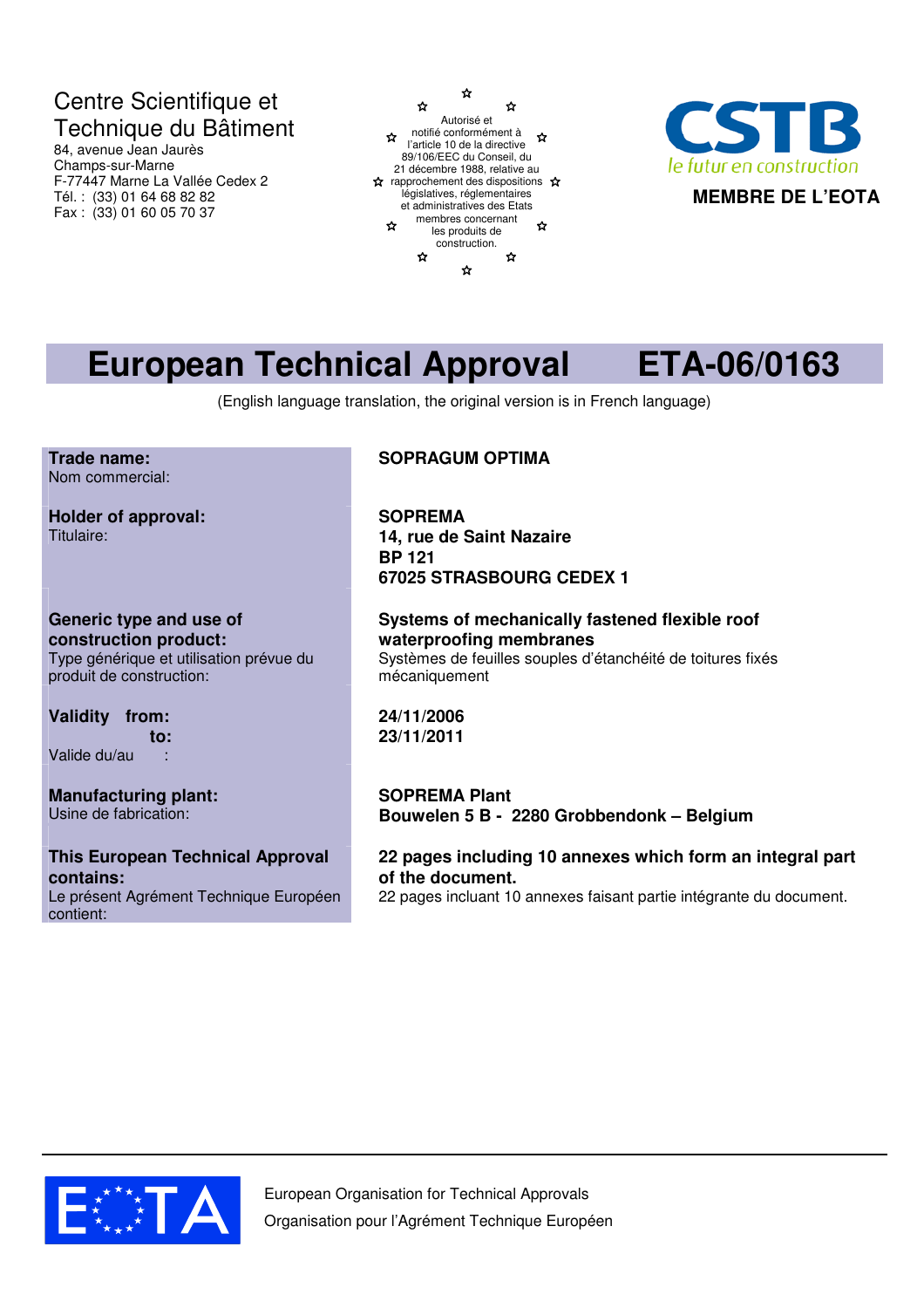



#### **I LEGAL BASES AND GENERAL CONDITIONS**

- 1 This European Technical Approval is issued by the Centre Scientifique et Technique du Bâtiment (CSTB) in accordance with:
	- Council Directive 89/106/EEC of 21 December 1988 on the approximation of laws, regulations and administrative provisions of Member States relating to construction products<sup>1</sup>, modified by the Council Directive 93/68/EEC of 22 July 1993<sup>2</sup>;
	- Décret no. 92-647 du 8 juillet 1992<sup>3</sup> concernant l'aptitude à l'usage des produits de construction;
	- Common Procedural Rules for Requesting, Preparing and the Granting of European Technical Approvals set out in the Annex of Commission Decision 94/23/EC<sup>4</sup>;
	- Guide d'Agrément Technique Européen ''Systèmes de feuilles souples d'étanchéités de toitures fixés mécaniquement'' n°006, Mai 2002, french version of the ETAG 006, March 2000.
- 2 The Centre Scientifique et Technique du Bâtiment is authorised to check whether the provisions of this European Technical Approval are met. Checking may take place in the manufacturing plant (for example concerning the fulfilment of assumptions made in this European Technical Approval with regard to manufacturing). Nevertheless, the responsibility for the conformity of the products with the European Technical Approval and for their fitness for the intended use remains with the holder of the European Technical Approval.
- 3 This European Technical Approval is not to be transferred to manufacturers or agents of manufacturer other than those indicated on page 1; or manufacturing plants other than those indicated on page 1 of this European Technical Approval.
- 4 This European Technical Approval may be withdrawn by the Centre Scientifique et Technique du Bâtiment pursuant to Article 5 of the Council Directive 89/106/EEC.
- 5 Reproduction of this European Technical Approval including transmission by electronic means shall be in full. However, partial reproduction can be made with the written consent of the Centre Scientifique et Technique du Bâtiment. In this case, partial reproduction has to be designated as such. Texts and drawings of advertising brochures shall not contradict or misuse the European Technical Approval.
- 6 The European Technical Approval is issued by the approval body in its official language. This version corresponds to the version circulated within EOTA. Translations into other languages have to be designated as such.

Official Journal of the European Communities no. L 40, 11.2.1989, p. 12

Official Journal of the European Communities no. L 220, 30.8.1993, p. 1

 $\overline{\mathbf{3}}$ Journal Officiel de la République française du 14 juillet 1992

<sup>&</sup>lt;sup>4</sup> Official Journal of the European Communities no. L 17, 20.1.1994, p. 34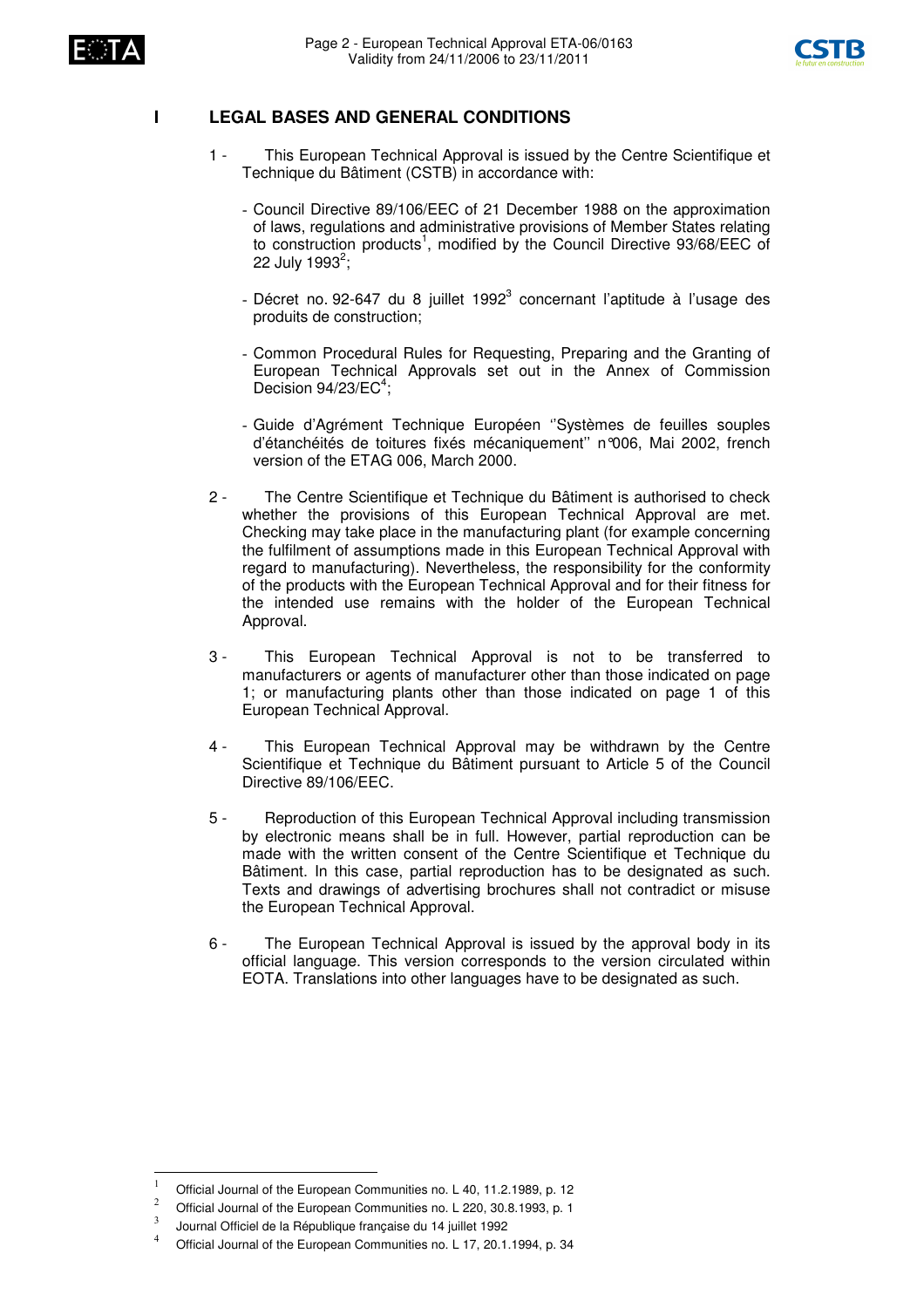



### **II SPECIFIC CONDITIONS OF THE EUROPEAN TECHNICAL APPROVAL**

#### **1 Definition of product and intended use**

1.1 Definition of product

The systems of mechanically fastened flexible roof waterproofing membrane, subject of this ETA and called MEFAWAME in the text, are waterproofing kits composed of a single layer flexible roof waterproofing systems fastened mechanically with point fasteners to the structure, with a slope  $\geq 1\%$ .

The MEFAWAME are composed of flexible APP modified bituminous membranes manufactured by the holder of the approval and mechanical fasteners manufactured by others manufacturers.

#### 1.1.1 Membranes

- $\triangleright$  SOPRAGUM OPTIMA 4 TF C1 / 470 K 14
- $\geq$  SOPRAGUM OPTIMA 4 AF C1 / 470 K 24

#### **Composition of the membranes**

| Membrane                                | <b>Bitumen</b>                   | Thickness (mm) | Reinforcement       | Finition |
|-----------------------------------------|----------------------------------|----------------|---------------------|----------|
|                                         |                                  | EN 1849-1      | (g/m <sup>2</sup> ) |          |
| <b>SOPRAGUM</b>                         | plastomer                        | $4.0(-5%)$     | <b>180 SNWP</b>     | T/F      |
| TF<br><b>OPTIMA</b><br>4<br>C1/470 K 14 | 3600 g/m <sup>2</sup> ( $-5\%$ ) |                |                     |          |
| SOPRAGUM<br>AF<br><b>OPTIMA</b><br>4    | Plastomer                        | $4.0(-5%)$     | <b>180 SNWP</b>     | AR/F     |
| C <sub>1</sub> /470 K <sub>24</sub>     | 3600 g/m <sup>2</sup> ( $-5\%$ ) |                |                     |          |

**SNWP : Stabilized Non Woven Polyester F: thermofusible film; T : Talc ; AR : Slates**

1.1.2 Fastener and substrate

The different fasteners, manufactured by different manufacturers (SFS INTEC, LR ETANCO and HILTI), depend on the substrate :

#### *Profiled metal decking substrate (standard)*

- screw EVF 2C + plate Ø40 (manufacturer LR ETANCO)
- screw EVBDF2C 4.8xL + plate Ø40 (manufacturer LR ETANCO)
- screw EVDF2C 4.8xL + plate Ø40 (manufacturer LR ETANCO)
- screw ISODRILL TT + plate Ø40 (manufacturer LR ETANCO)
- screw VMS 2C + plate Ø40 (manufacturer LR ETANCO)
- screw IR2S 4.8xL + plate IR 82x40 (manufacturer SFS INTEC)
- screw IR2C 4.8xL + plate PR Ø40 (manufacturer SFS INTEC)
- screw IT2C 4.8xL + plate PR Ø40 (manufacturer SFS INTEC)
- screw S-IT 01C 4.8xL + plate S-IW 4.9 AZ 80x40 (manufacturer HILTI)
- screw S-IS 01C 4.8xL + plate S-IW 5.6 AZ 40 (manufacturer HILTI)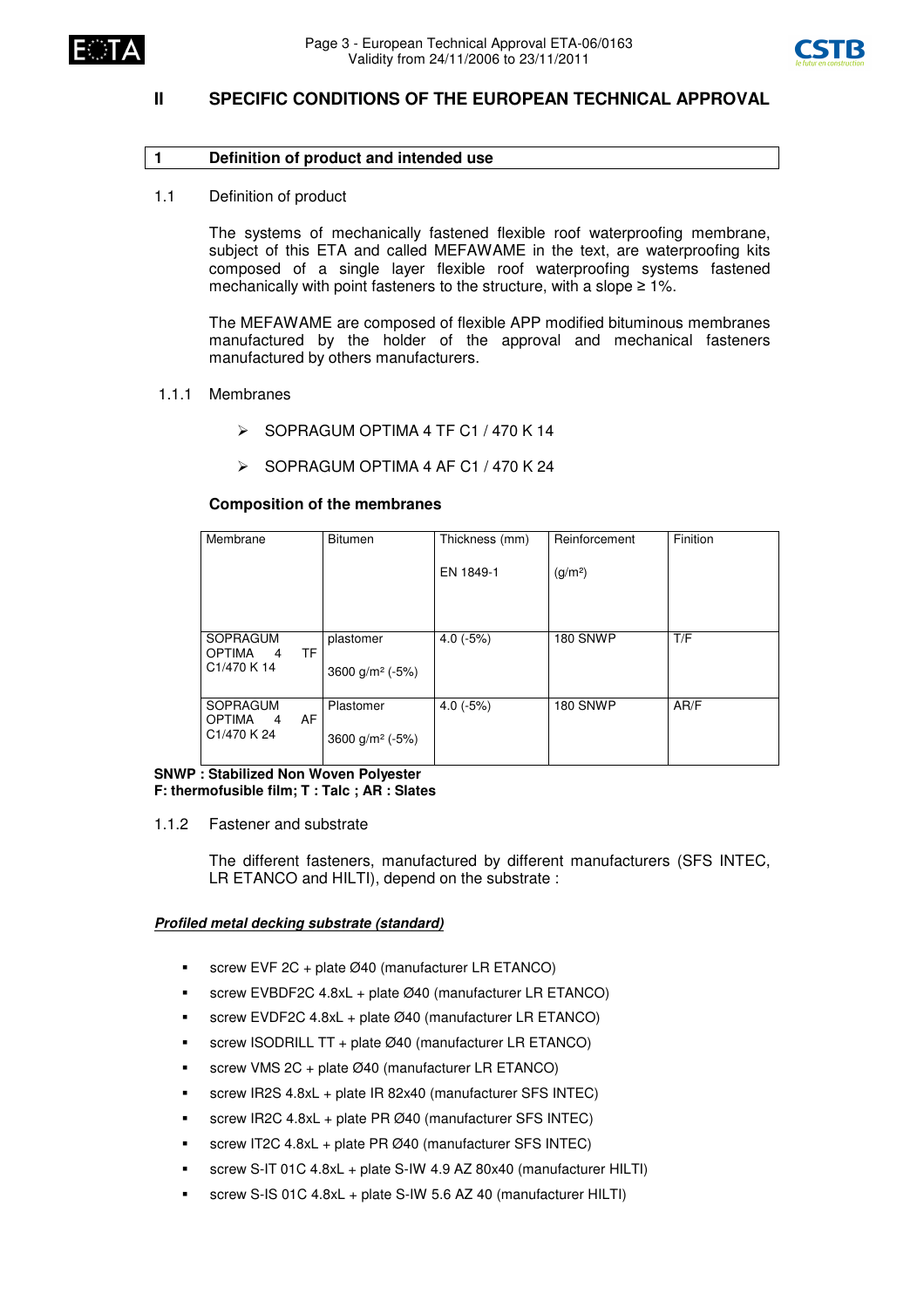



#### *Profiled metal decking substrate (acoustic)*

- screw FASTOVIS 3036 TF + plate Ø40 (manufacturer LR ETANCO)
- screw FASTOVIS 3036 TF DF + plate Ø40 (manufacturer LR ETANCO)
- screw IFP2 6.7xL + plate PI Ø40 (manufacturer SFS INTEC)
- rivet RER + plate Ø40 (manufacturer LR ETANCO)

#### *Concrete substrate*

- screw TI 6.3xL + plate IRD 82x40 (manufacturer SFS INTEC)
- screw BETOFAST TH 3C + plate 82x40R (manufacturer ETANCO)
- screw BETOFAST TH DF 3C + plate 82x40R (manufacturer ETANCO)
- screw BETOFAST TT 2C + plate ETANCOPLAST 50 (manufacturer ETANCO)
- nail NAILFIX CH + plate Ø40 (manufacturer LR ETANCO)
- nail DT 6.3xL + plate IRD 82x40 (manufacturer SFS INTEC)
- screw TI 6.3xL + plate IF/IG C 82x40 (manufacturer SFS INTEC)

#### *Lightweight concrete substrate*

- screw IGR-S 8.0.xL + plate IG8-C 82x40 (manufacturer SFS INTEC)
- screw MULTIFAST TB INOX A2 + Ø40 (manufacturer LR ETANCO)

#### *Wood substrate*

- screw IG 6.0xL + plate IRD 82x40 (manufacturer SFS INTEC)
- screw EVF 2C 4.8xL + plate 82x40 R SC (manufacturer LR ETANCO)
- screw EVDF2C 4.8xL + plate Ø40 (manufacturer LR ETANCO)
- screw IWT 5.0xL + plate IRC/W 82x40 (manufacturer SFS INTEC)

#### **Composition of the fasteners**

#### *Screws*

- EVDF 2C: hardened carbon steel screw with double-thread under head, with a diameter of 4,8 mm, length L and with a 12 mm circular head. Supracoat corrosion protection. Resistance at 15 Kesternich cycles (EN ISO 6988).
- EVF 2C: hardened carbon steel screw, with a diameter of 4,8 mm, length L and with a 12 mm circular head. Supracoat corrosion protection. Resistance at 15 Kesternich cycles (EN ISO 6988).
- EVBDF 2C: hardened carbon steel screw with double-thread under head, with a diameter of 4,8 mm, length L and with a 12 mm circular head. Supracoat corrosion protection. Resistance at 15 Kesternich cycles (EN ISO 6988).
- VMS 2C 4.8xL: hardened carbon steel screw. Diameter of 4,8 mm, length L and with a 8.5 mm circular head. Supracoat corrosion protection. Resistance at 15 Kesternich cycles (EN ISO 6988).
- IR2S 4.8xL: Austenitic stainless steel A4 screw, double thread. Diameter of 4.8 mm with a 8 mm hexagon head.
- ISODRILL TT: stainless steel screw. Diameter of 4,8 mm, length L and with a 8,5 mm circular head. A4 (1.4404) Stainless steel.
- FASTOVIS 3036 TF 2C : hardened carbon steel screw. Diameter of 6,5 mm, length L and with a 11 mm cuntersunk head. Supracoat corrosion protection. Resistance at 15 Kesternich cycles (EN ISO 6988).
- FASTOVIS 3036 TF DF 2C : hardened carbon steel screw with double-thread under head, with a diameter of 6,5 mm, length L and with a 11 mm countersunk head. Supracoat corrosion protection. Resistance at 15 Kesternich cycles (EN ISO 6988).
- RER : Aluminium rivet. Diameter of 4,8 mm, lenght L and with a 10 mm circular head.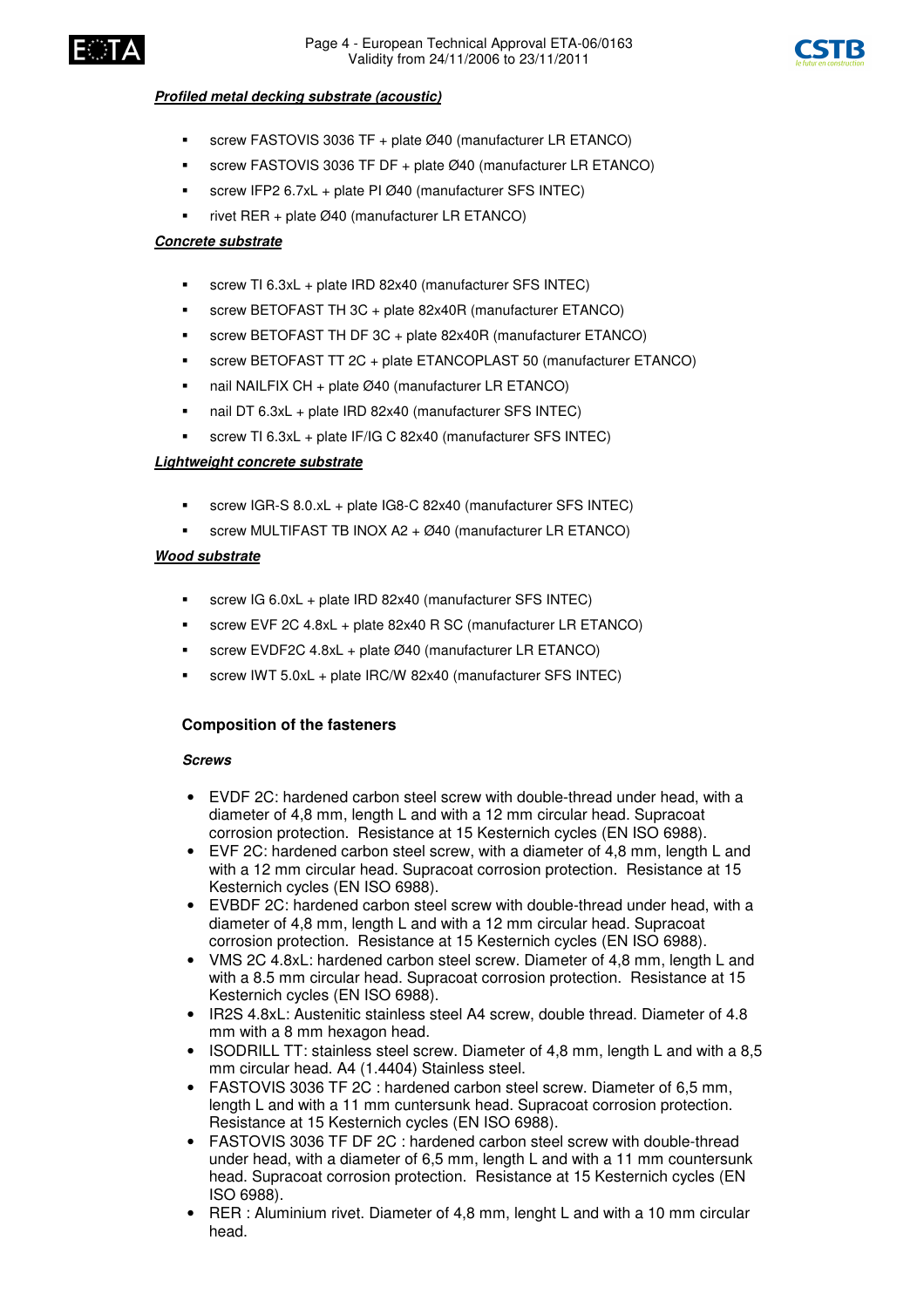



- BETOFAST TH 3C : hardened carbon steel screw, with a diameter of 6,6 mm, length L and with a 8 mm hexagonal head. Supracoat corrosion protection. Resistance at 30 Kesternich cycles (EN ISO 6988).
- BETOFAST TH DF 3C : hardened carbon steel screw with double-thread under head, with a diameter of 6,6 mm, length L and with a 8 mm hexagonal head. Supracoat corrosion protection. Resistance at 30 Kesternich cycles (EN ISO 6988).
- BETOFAST TT 2C: hardened carbon steel screw. Diameter of 4,8 mm, length L and with a 8,5 mm circular head. Supracoat corrosion protection. Resistance at 15 Kesternich cycles (EN ISO 6988).
- NAILFIX CH: carbon steel nail diameter 4,8 mm, lenght L with a 10 circular head. Hot deep galvanized corrosion protection. Resistance at 15 Kesternich cycles (EN ISO 6988).
- DT 6.3xL: Hardened carbon steel nail with a diameter of 6.3 mm, length L.
- MULTIFAST TB INOX A2 : Stainless steel screw. Diameter of 6 mm, length L and with a 12 mm circular head. A2 (1.4301) stainless steel.
- IR2 4.8xL; hardened carbon steel screw. Double-thread, with a diameter of 4.8 mm, length L and with a 8 mm hexagonal head. Durocoat corrosion protection. Resistance at 15 Kesternich cycles (EN ISO 6988).
- IR2C 4.8xL: hardened carbon steel screw. Double thread, with a diameter of 4.8 mm, length L and with a 7.8 mm diameter head. Durocoat corrosion protection. Resistance at 15 Kesternich cycles (EN ISO 6988).
- IT2C 4.8xL: hardened carbon steel screw. Double thread, with a diameter of 4.8 mm, length L and with a 9.5 mm diameter head. Durocoat corrosion protection. Resistance at 15 Kesternich cycles (EN ISO 6988).
- TI 6.3xL: hardened carbon steel screw. Diameter of 6,3 mm, length L and with a 8 mm hexagonal head. Durocoat corrosion protection. Resistance at 15 Kesternich cycles (EN ISO 6988).
- IG 6.0xL: hardened carbon steel screw. Diameter of 6 mm, length L and with a 8 mm diameter flat head. Durocoat corrosion protection. Resistance at 15 Kesternich cycles (EN ISO 6988).
- IFP2 6.7xL: hardened carbon steel screw. Double-thread, with a diameter of 6.7 mm, length L and with a 11 mm diameter flat head. Durocoat corrosion protection. Resistance at 15 Kesternich cycles (EN ISO 6988).
- IGR-S 8.0xL: austenitic stainless steel A2 screw. Diameter of 8 mm, length L with a 12 mm diameter countersunk head.
- S-IT 01C 4.8xL: hardened carbon steel screw. Double thread, diameter of 4.8 mm, length L and with a 8.5 mm diameter head.
- S-IS 01C 4.8xL: hardened carbon steel screw. Diameter of 4.8 mm, length L and with a 8.5 mm diameter head.

#### *Plates*

- $\varnothing$ 40: steel plate  $\varnothing$ 40 mm, thickness 0,8 mm. Hole  $\varnothing$  4,5 mm Aluzinc AZ 150 protection.
- 82x40 R DF: reinforced steel plate 82x40 mm, thickness 1.0 mm with punched inside cone. Hole Ø 5,1 mm. Aluzinc AZ 150 protection
- 82x40 R: reinforced steel plate 82x40 mm, thickness 1.0 mm with punched inside cone. Hole Ø 6 mm. Aluzinc AZ 150 protection
- 82x40 R SC: reinforced steel plate 82x40 mm, thickness 1.0 mm with punched inside cone. Hole Ø 6.4 mm. Aluzinc AZ 150 protection
- S-IW 4.9 AZ 80x40: steel plate with aluzinc protection, dimension 80x40 mm, thickness 0.8 mm. Hole  $\varnothing$  4.9 mm.
- S-IW 5.6 AZ 40: steel plate with aluzinc protection, dimension  $\varnothing$  40mm, thickness 0.8 mm. Hole Ø 5.6 mm.
- IR 82x40, IRD 82x40, IRP 82x40, IG8 C 82x40, IRC/W 82x40: steel plates with aluzinc protection, dimension 82x40 mm, thickness 1.00 mm

The fasteners are conform to the specifications of the ETAG 006. They own a *FASTENER PASS FOR MEFAWAME ETA ''Intermediate evaluation in compliance with the European Technical Approval Guideline n°006''* delivered by CSTB.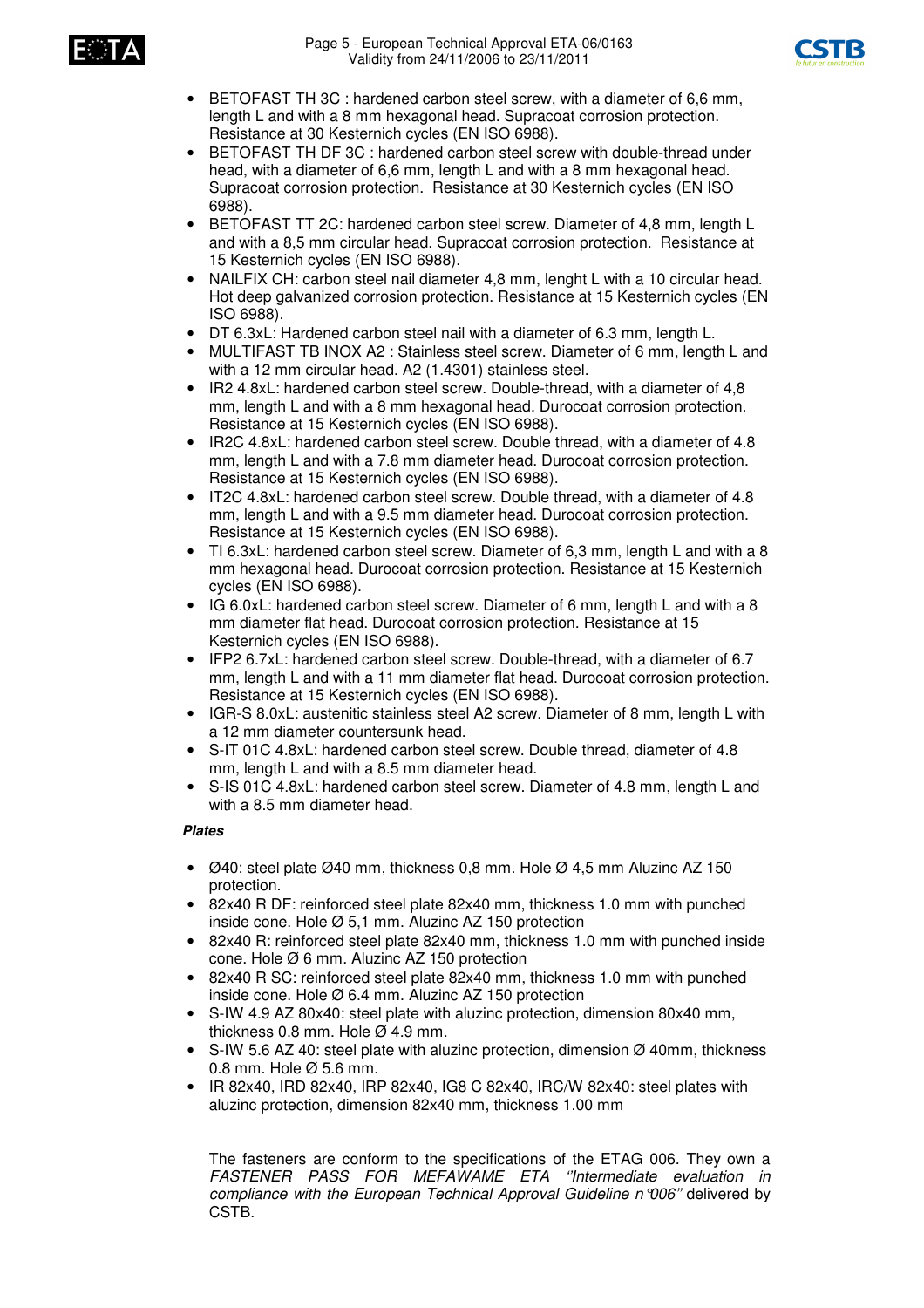



The flexible membranes and the fasteners are commercialised in separate transactions and assembled on site.

The holder of the ETA is fundamentally responsible of the kit.

1.2 Intended use

The kits for the waterproofing of roof surfaces against penetration of atmospheric water are intended for uses where requirements concerning safety in case of fire, hygiene, health and the environment and safety in use as well as the durability in the sense of the essential requirements  $N^{\circ}$  2 to  $N^{\circ}$  4 of the Directive 89/106/EEC shall be satisfied.

The bearing elements are metallic, in concrete, in lightweight concrete or in wood. The bearing elements can be direct substrates of the MEFAWAME. In the case where the insulation is the direct substrate of the MEFAWAME, it shall be conform with the requirements of § 4.2. The insulation is not a part of the kit.

In the manufacturer's technical dossier (MTD) to this European technical approval (ETA) the manufacturer gave information concerning the substrate which the roof waterproofing is suitable for and how these substrates shall be pre-treated.

The verifications which are based on this ETA give reason for the assumption of an intended working life of the roof waterproofing of at least 10 years.

The indications given on the working life cannot be interpreted as a guarantee given by the producer, but are regarded only as a means for choosing the right products in relation to the expected economically reasonable working life of the works.

The part of the MTD to this ETA to be treated confidentially is deposited with CSTB and, as far as this is relevant to the tasks of the notified body involved in the procedure of attestation of conformity, shall be handed over to the notified body.

#### **2 Characteristics of product and methods of verification**

2.1 Characteristics of products and systems

The components of the roof waterproofing kit show the characteristic values with respect to the permissible tolerances which are stated in the MTD to this ETA.

The chemical composition and the characteristic property values of the components of the kit and the manufacturing methods are confidential and deposited with CSTB.

The ETA is issued for the kit on the basis of the product composition deposited with CSTB. Changes to the components of the kit or in the production process of the components, which could result in the production process and/or the properties of the product deposited being incorrect should be notified to CSTB before the changes are introduced. CSTB will decide whether or not such changes affect the ETA and consequently the validity of the CE marking on the basis of the ETA and if so whether further assessment/alterations to the ETA shall be necessary.

The performances of the bituminous membranes, the fasteners and the kits are presented in Annexes 1 to 4.

2.2 Methods of verification

Assessment of the fitness of the roof waterproofing for the intended use with regard to the essential requirements  $N^{\circ}$  2 to  $N^{\circ}$  4 was performed following the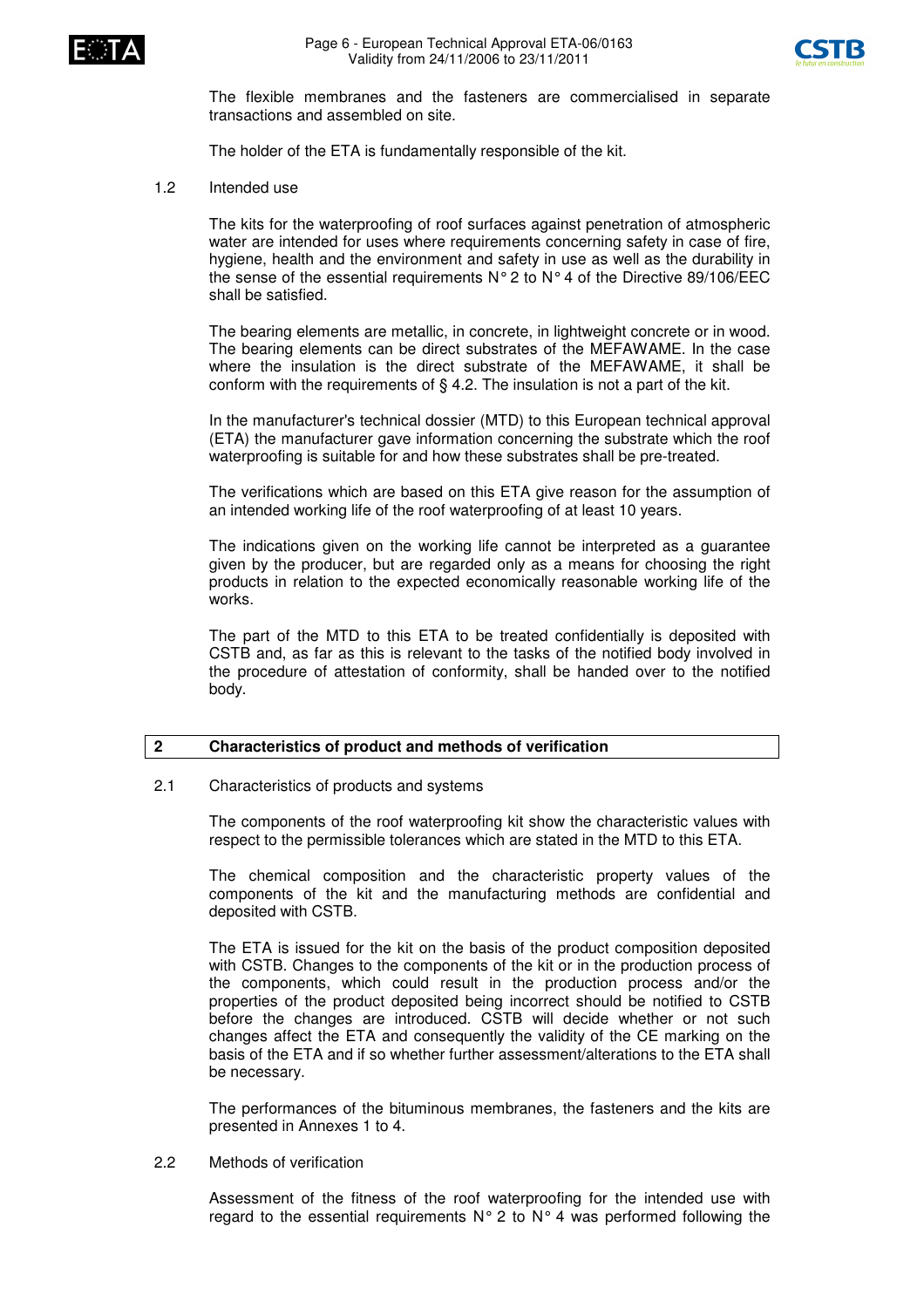



"Guideline for European Technical Approval of systems of mechanically fastened flexible roof waterproofing membranes" (ETAG 006).

According to the manufacturer's declaration the roof waterproofing taking account of the EU database<sup>5</sup> does not contain any dangerous or forbidden substances.

Within the scope of this approval there may be other requirements applicable to dangerous substances resulting from transposed European legislation or applicable national regulations and administrative provisions.

These requirements need also to be complied with.

#### **3 Evaluation of Conformity and CE marking**

3.1 Attestation of conformity system

The European Commission according to the decision (98/143/EC of February 1998, Official Journal of the European Communities No. L 42, 14.02.1998) on the Procedures of Attestation of Conformity has laid down a: **System 2+,** for the procedure of attestation of conformity (Annex III, clause 2(ii) first possibility of Directive 89/106/EEC) for Systems of mechanically fastened flexible roof waterproofing membranes. The system of attestation of conformity 2+ (referred to as system 2+) provides:

- a) Tasks of the manufacturers:
	- 1. Initial type testing of the product
	- 2. Factory production control
- b) Tasks of the Notified Body:
	- 3. initial inspection of factory and of factory production control (FPC)
	- 4. continuous surveillance, assessment and approval of factory production control
- 3.2 Responsabilities
- 3.2.1 Tasks of the manufacturer
- 3.2.1.1 Factory production control

The manufacturer of flexible membranes and the manufacturers of fasteners have different factory production control (FPC) systems.

The manufacturer of flexible membranes has a factory production control (FPC) system in its plant and exercises permanent internal control of production. This FPC is conform to the EN 13707. All the elements, requirements and provisions adopted by the manufacturer are documented in a systematic manner in the form of written policies and procedures. This production control system ensures that the product is in conformity with the European Technical Approval.

The manufacturers of fasteners have a factory production control system in their plant and exercise permanent internal control of production. This FPC is conform to the ETAG 006. All the elements, requirements and provisions adopted by the manufacturer are documented in a systematic manner in the form of written policies and procedures. This production control system ensures that the product is in conformity with the European Technical Approval.

The manufacturer of flexible membranes and the manufacturers of fasteners shall use raw materials or components that comply with the indications of the MTD.

 $<sup>5</sup>$  Database "Dangerous substances" consulted on the website</sup>

http://europa.eu.int/comm/enterprise/construction/internal/dangsub/dangmain.htm, version 17 march 2003.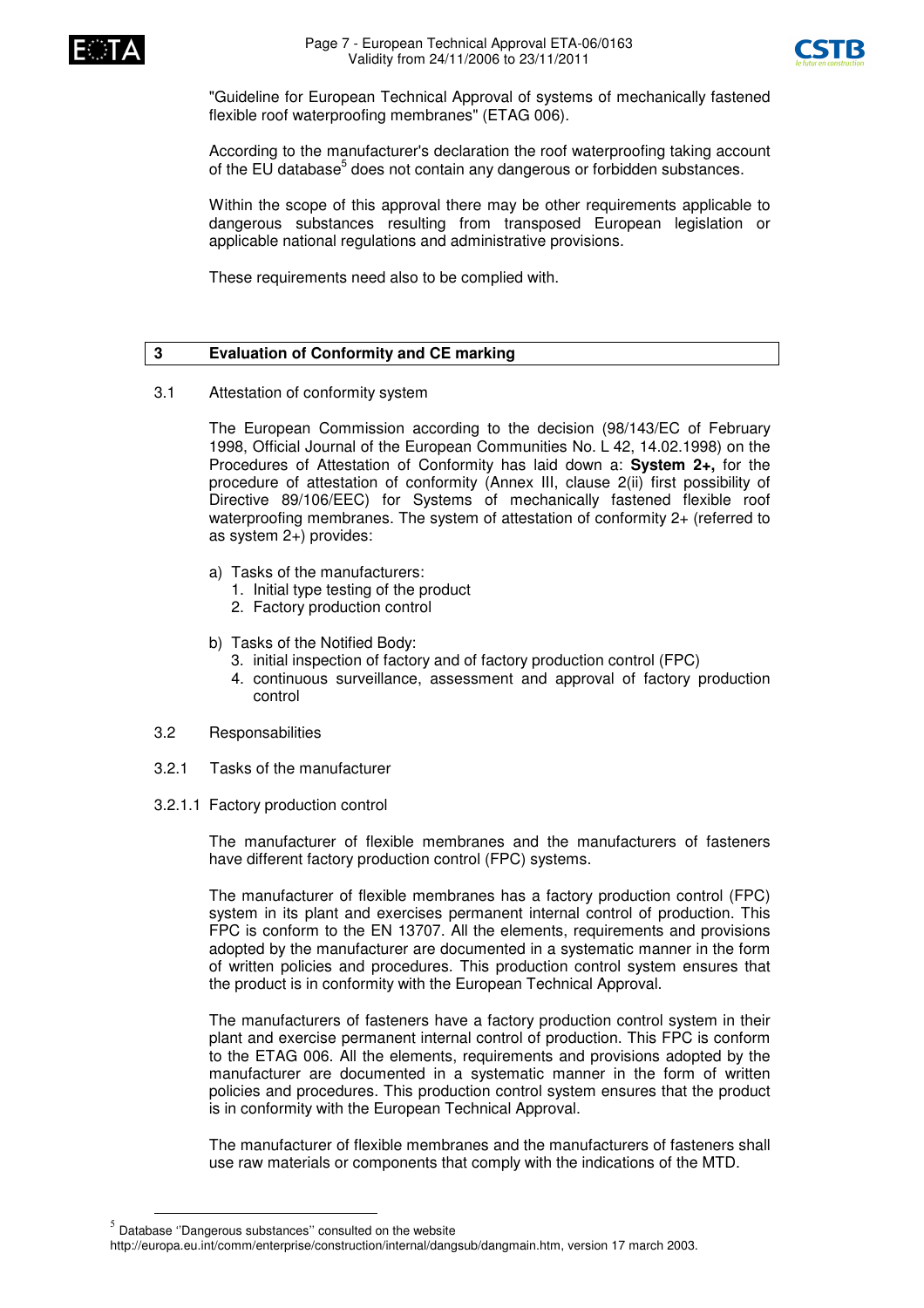



The results of the factory production control shall be recorded and evaluated. The records shall include at least the following information :

- Name of the product and the raw materials,
- Type of inspection or control,
- Date of manufacture of the product, batch number, and date of inspection or control of the product,
- Results of inspections or controls and, as far as applicable, comparison with requirements,
- Signature of the person responsible for factory production control.

The records shall be kept for at least five years. On request, they shall be presented to CSTB.

The control plan is a confidential part of the MTD and is deposited with CSTB.

3.2.1.2 Initial type-testing of the product

The initial type-testing refers to the product properties stated in the test plan to this ETA.

The verifications underlying this ETA have been furnished on samples (flexible membranes and fasteners) from the current production. These will replace the initial type-testing.

After changing the production process or starting the production in another manufacturing plant the initial type-testing shall be repeated.

3.2.1.3 Other tasks of the manufacturers

The manufacturer of flexible membranes and the manufacturers of fasteners shall, on the basis of a contract, involve a body which is notified for the tasks referred to in section 3. For this purpose, the control plans referred to in section 3.2.2 shall be handed over by the manufacturers to the notified body involved.

- 3.2.2 Tasks of the Notified Bodies
- 3.2.2.1 Initial inspection of factory and production control.

The notified body ascertains that, in accordance with the MTD, factory conditions and production control allow the manufacturer to ensure the consistency and homogeneity of the manufactured product and its traceability, thus guaranteeing that the final characteristics of the product are those indicated in chapter 2.

3.2.2.2 Continuous surveillance, assessment and approval of Factory Production Control

The Notified Body shall visit the factory of flexible membranes and the factories of fasteners at least once a year.

Surveillance of the manufacturing processes shall include:

- Checking the documentation of factory production control, to ensure continuing compliance with the provisions of the ETA,
- Identification of changes by comparing data obtained during the initial inspection or during the last inspection.

In the event the ETA provisions are not complied with, the certificate of conformity shall be withdrawn and CSTB will be informed without delay.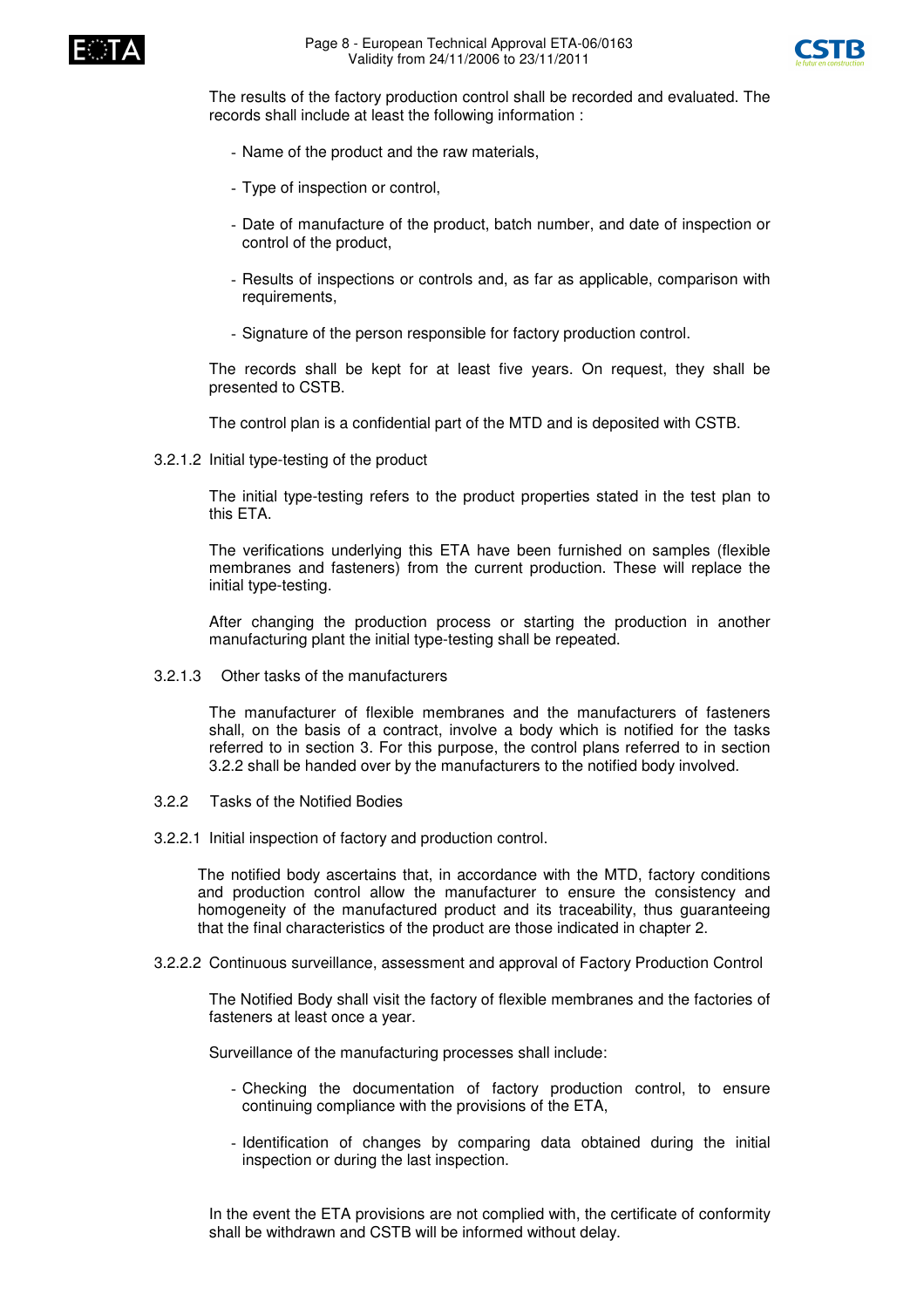



#### 3.3 CE Marking

The CE marking shall be affixed on the kit, components itself/themselves, an attached label, the packaging, or the accompanying commercial document.

The required information to accompany the symbol ''CE'' is :

- name or identifying name of the producer,
- number of the notified body involved (system 2+),
- number of the certificate of conformity of the Factory Production Control (system 2+)
- last two digits of the year in which the CE marking was affixed,
- number of the ETA,
- number of the ETAG.

The components shall be marked as belonging to the kit.

#### **4 Assumptions under which the fitness of the product for the intended use was favourably assessed**

4.1 Installation and design

Information concerning installation and design is part of the non confidential part of the MTD.

 $\triangleright$  Principle sketches :

Type of mechanical fastening of membranes : See figure n°2 in Annex 6.

Type of arranging of fasteners at upstands and flashings : The upstands and flashings are made according to the principle of figure  $n \circ 3$  in Annex 7.

Membrane :

The membrane is mechanically fastened and applied according to the principle shown in figure 2. The details of overlaps are given in figures 1 and 1bis.

 $\triangleright$  Fastening

Design of fastener spacing

The E spacing between fasteners is determined by the formula :

 $E \leq 1/(D L)$ 

with in complementary conditions to respect :

- $*$  minimal distance in the row = 120 mm
- \* maximal distance in the row = according to national requirements
- \* distance of the side of the plate at edge of roofing ≥ 10 mm

With :

 $D =$  minimal density of fasteners =  $Dp / W$ adm of the KIT  $Lu =$  spacing between lines of fasteners (width of the membrane fixed mechanically - width of the area of overlapping) Dp = Depression owed to wind (to conditions limits) in the zone of roofing to consider (current part, edge of the terrace, angles…). Dp is determined according to national regulation.

Design of perimeter and edge fasteners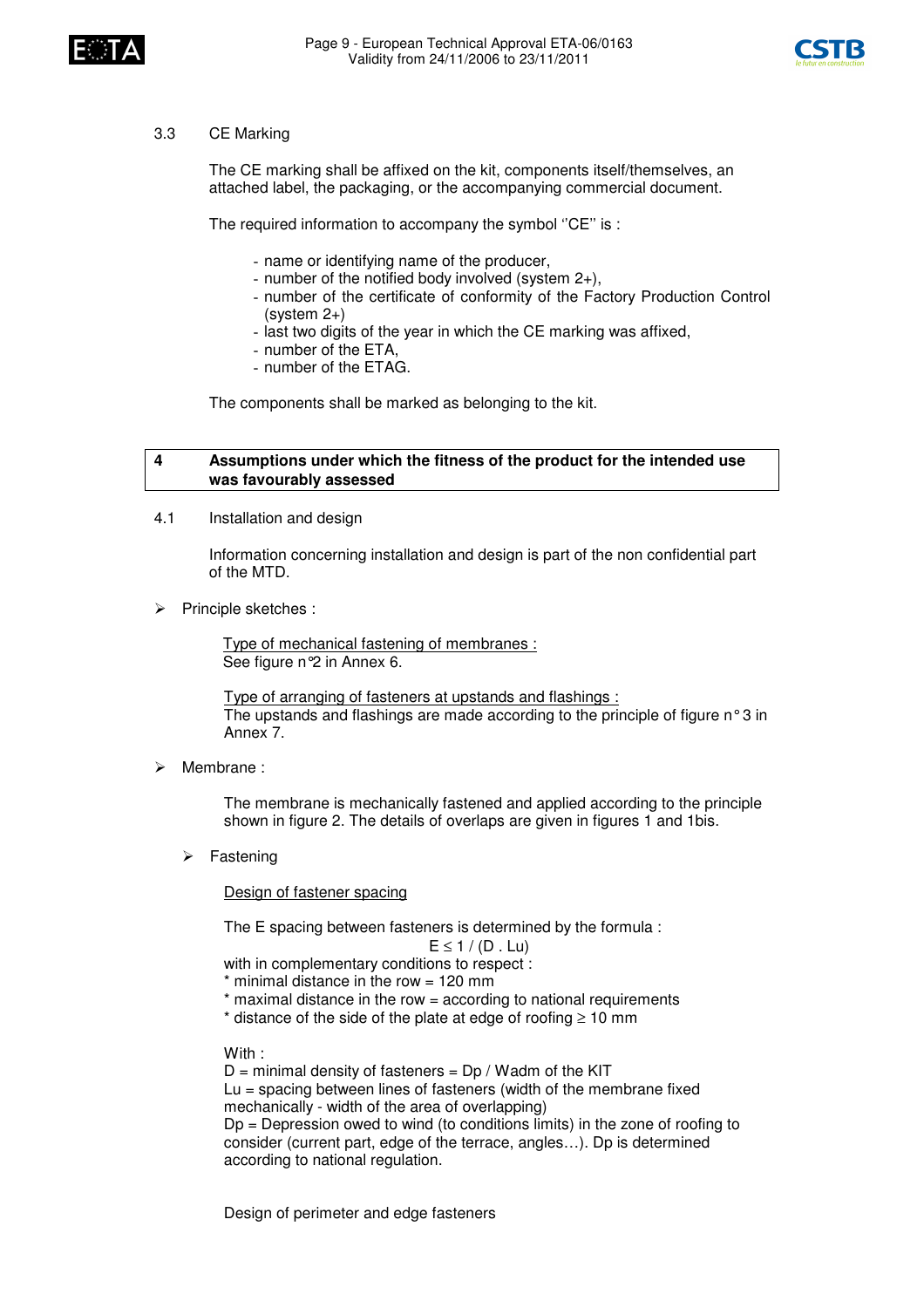



The fasteners are aligned according to the principle indicated on figure n°3 in foot of upstand and figure n°2 in ordinary parts. On the row of fixings, the E spacing between fasteners is determined according to the indicated principle here-before, however in foot of upstand, the maximal spacing between fasteners is 33 cm.

#### *Special provisions :*

Regardless of the required density, the space between fasteners must not be less than 120 mm. To that end, particularly in areas with a high density of fasteners, e.g. roofing ridges or angles, provisions that reduce the value of Lu are applicable, such as:

- -The sealed overlap of sheets is increased (see figure 1bis type 2).
- - The width of the sheets fastened mechanically is smaller (e.g. they are cut in two, in sheets that are 0.50-m wide) and they are fastened mechanically with a minimum overlap of 100 mm according to the figure (see figure 1bis type 3).
- - Additional lines of fasteners are placed in the middle of sheets. The fasteners are covered by pieces or strips that are 0.15-m wide, of the same nature as the sheets fastened mechanically. They are fully sealed.
- $\triangleright$  Insulation. fixation of the insulation

The possible layer of thermal insulation is constituted of capable panels to this use (cf. Guideline ETAG 006, chapters 5.4 and 6.4).

They are put freely on the possible vapour control layer.

The mechanical fastener of the waterproofing system blocks the displacement of the whole.

The insulating layer and vapour control layer are made in accordance with the national requirements.

 $\triangleright$  Design principles of upstands and flashing

The figure n°3 represents the principle of upstand treatment. The detail of realization as well as the protection in head for the tightness to air and water (flashing) must respect the national requirements.

 $\triangleright$  Design principles of penetrations fastening of installed parts/units

The treatment of the outlet is indicated in figure n°5 in Annex 9. The limited penetration treatment in figure n°4 in annex 8.

The design of the roof intended to be covered by the mechanically fastened roof waterproofing system should take account of the following factors :

- -Dead and imposed loads
- -Design wind pressure
- -Structural strength, stiffness and deflection limits
- -Attachment of the roof deck to the structural framing
- -Provision of insulation
- -Assessment of condensation risk and provision of vapour control layers
- -Sound insulation
- -Fire precautions
- -Roof attachments, fixtures and penetrations
- -Falls and drainage
- -Means of access for inspection and maintenance

#### 4.2 Substrates

The substrate onto which the waterproofing kit is to be laid should be sufficiently rigid, dense, and dimensionally stable to support the system (membrane +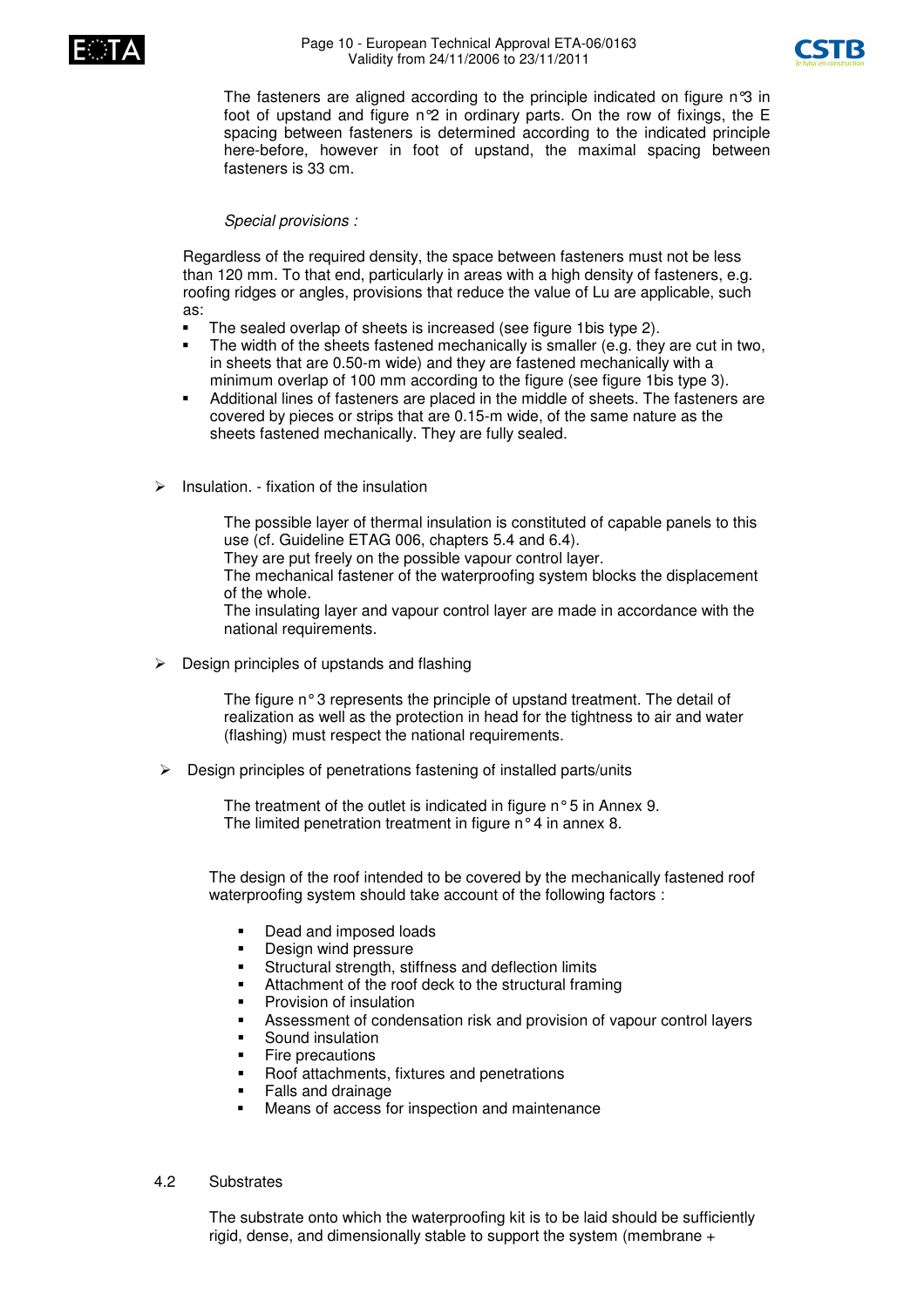



insulation). Its nature will depend on the type of roof selected (warm deck, cold deck or inverted) and in turn will have a direct influence on the method of attachment.

In order to support the loads imposed by traffic, insulation materials for use in warm decks should be capable of resisting permanent deformation or damage when subjected to concentrated loads. They should have a dust-free surface and sufficient laminar strength to resist with a margin of safety and stress imposed by wind uplift forces.

It shall be ensured that the insulation material on site has:

 $\geq$  a 10% compression  $\geq$  60kPa (EN 826)

 $\triangleright$  a point load behaviour  $\geq$  500 Pa, deformation 5 mm (EN 12430) The insulation material must be CE marked according to the harmonized European standard.

#### . 4.3 Flexible membranes manufacturer's responsibilities

It is the flexible membranes manufacturer's responsibility (holder of the ETA) to make sure that all those who use the kit are appropriately informed about the specific conditions according to sections 1, 2, 4, and 5 including the annexes to this ETA and the not confidential parts of the MTD to this ETA.

#### **5 Informations by the manufacturer**

Information about packaging, transport, storage, maintenance and repair are part of the non confidential part of the MTD.

5.1 Packaging, transport and storage

This product is not toxic, so it is not necessary to follow any safety instructions for transport and handling.

Storage must be in dry and protected against direct sunlight.

Rolls must always be stored vertically.

The product must keep away from any source of heat, sparks, flame, etc.

5.2 Maintenance and repair of the works

The assessment of the fitness for use is based on the assumption that a normal maintenance of the system is performed.

This maintenance shall include :

- inspections of the roof at regular interval, e.g. twice a year
- this inspection should include :
- cleaning of downpipes and leaf filters
- removal of stones, branches and leafs…
- inspection of flashings along the edge of the roof, chimneys, drains and roof lights
- removal of organic growths such as vines
	- Elastic joints around cover strips should be inspected every 5 years and replaced if necessary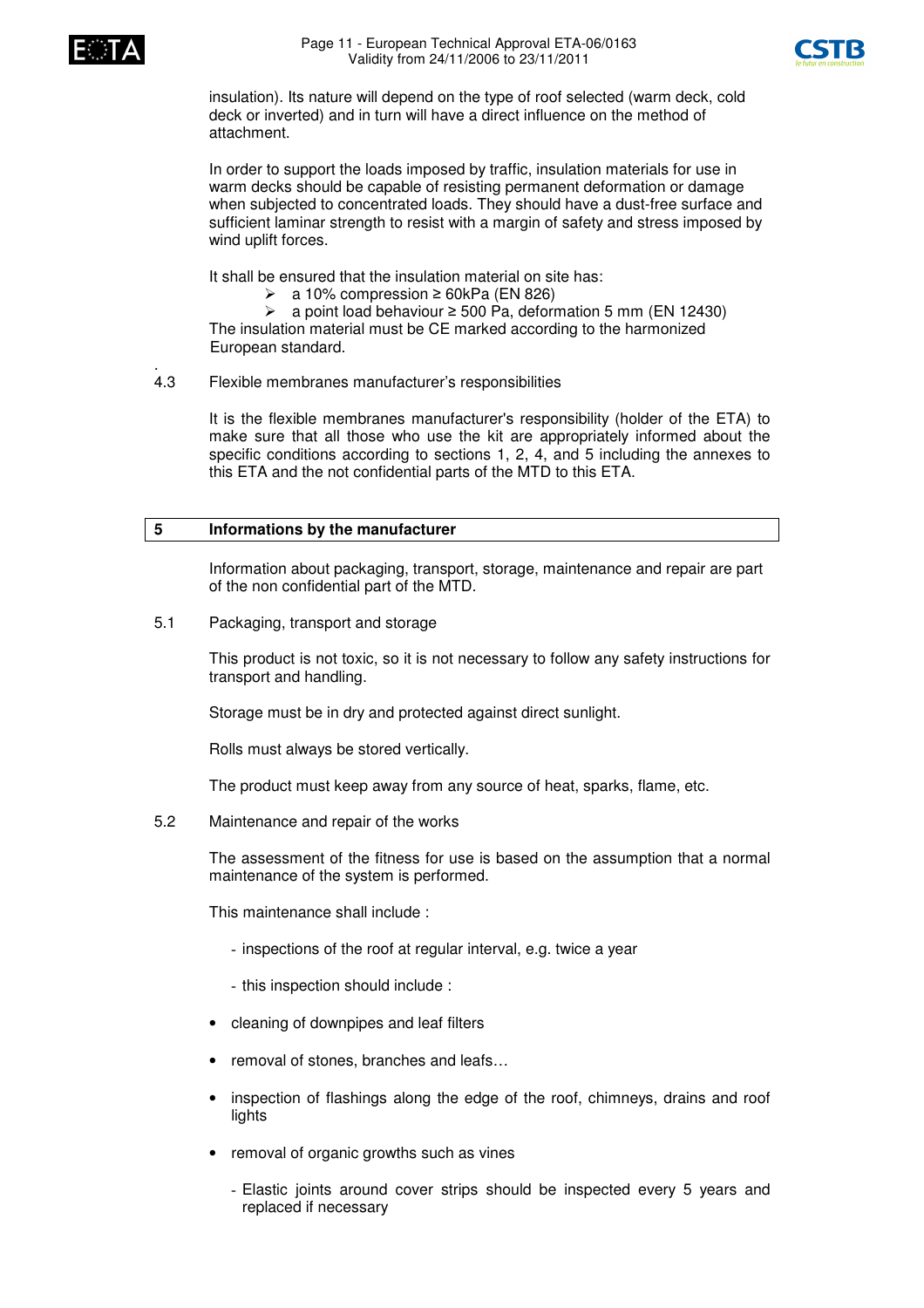



- Flashings to caps, drains etc. should be inspected every 5 years and replaced if necessary
- Abrasion and minor impact damage shall be repaired.

The original version is signed by **H. BERRIER** 

**Technical Director of CSTB**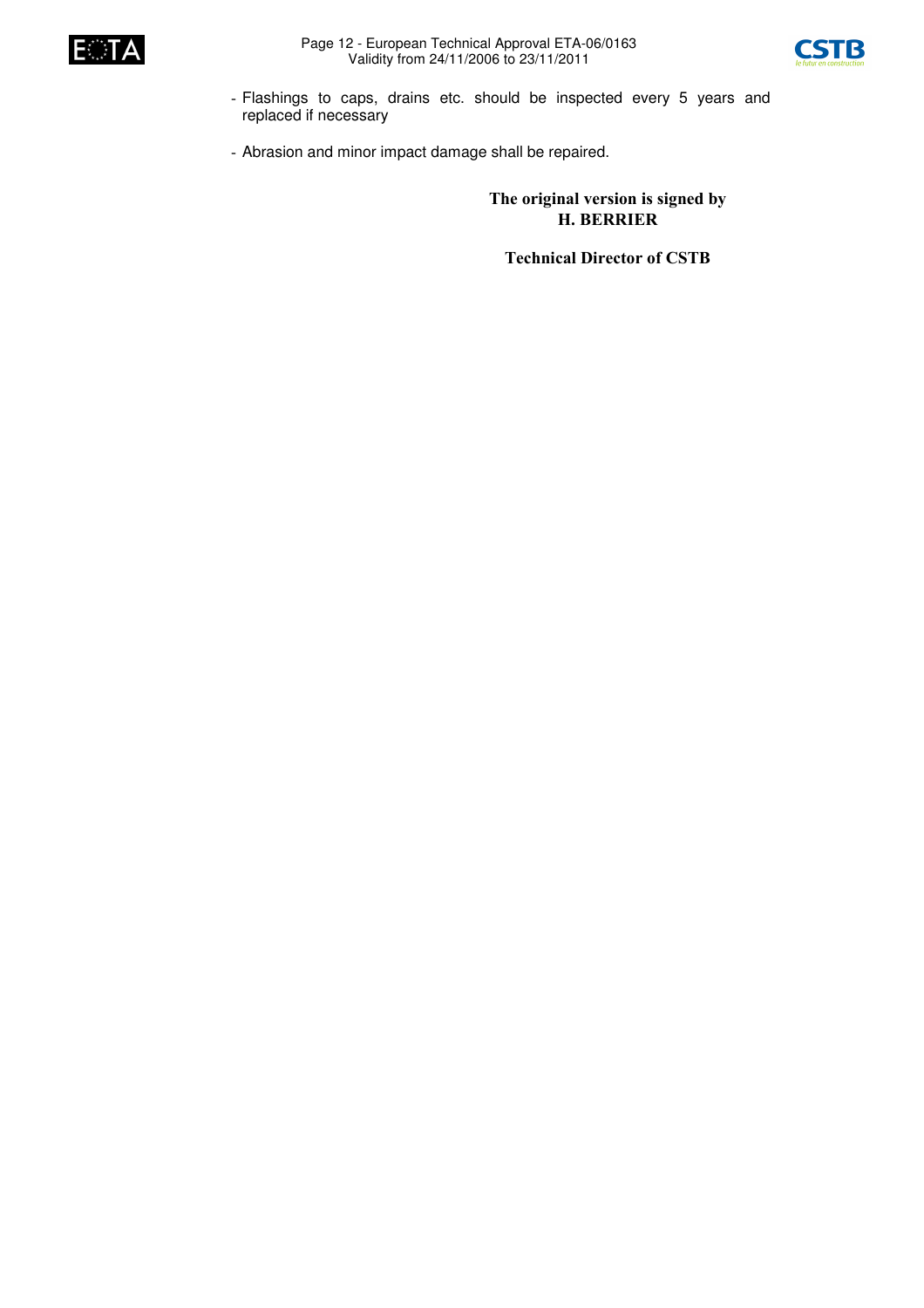



|                                                | <b>Property</b>                     | Référentiel    | <b>VLF</b>     | <b>VDF</b>       |  |
|------------------------------------------------|-------------------------------------|----------------|----------------|------------------|--|
| Peel resistance of<br>joints (LxT)<br>(N/50mm) | Before heat<br>ageing               | EN 12316-1     | 80 x 80        | $100 \times 100$ |  |
|                                                | After heat ageing<br><b>EN 1296</b> |                | $50 \times 50$ | 70 x 70          |  |
| Shear resistance                               | Before heat<br>ageing               | EN 12317-1     | 700 x 550      | 750 x 650        |  |
| of joints (LxT)<br>(N/50mm)                    | After heat ageing<br>EN 1296        |                | 600 x 500      | 700 x 600        |  |
|                                                | Resistance to tear LxT (N)          | EN 12310-1     | 130 x 150      | 160 x 180        |  |
| Resistance to cold<br>bending (°C)             | Before heat<br>ageing               | EN 1109        | $-10$          | $-16$            |  |
|                                                | After heat ageing<br>(168j à 70 °C) |                | $\mathbf 0$    | $-6$             |  |
| Resistance to water pressure                   |                                     | <b>EN 1928</b> | <b>CONFORM</b> |                  |  |
| Water vapour permeabiity                       |                                     | EN 1931        | $\mu = 20000$  |                  |  |
| Tensile properties                             | Maximal strenght<br>LxT(N/50mm)     | EN 12311-1     | 750 x 500      | 850 x 700        |  |
|                                                | Elongation LxT<br>(% )              | EN 12311-1     | 25 x 25        | $35 \times 35$   |  |
|                                                | Resistance to static loading (Kg)   | EN 12730       |                | 20               |  |
| Resistance to dynamic loading (mm)             |                                     | EN 12691       | 10             |                  |  |
| Dimensional stability (%)                      |                                     | EN 1107        | $-0.4$         | $-0.2$           |  |
| Fire reaction                                  |                                     | EN 13501-1     | Euroclass F    |                  |  |
|                                                |                                     |                |                |                  |  |
|                                                | <b>MEFAWAME "SOPRAGUM OPTIMA"</b>   |                |                | <b>Annex 1</b>   |  |

**Characteristics of SOPRAGUM OPTIMA 4 TF C1 / 470 K 14**

of European Technical Approval **ETA-06/0163**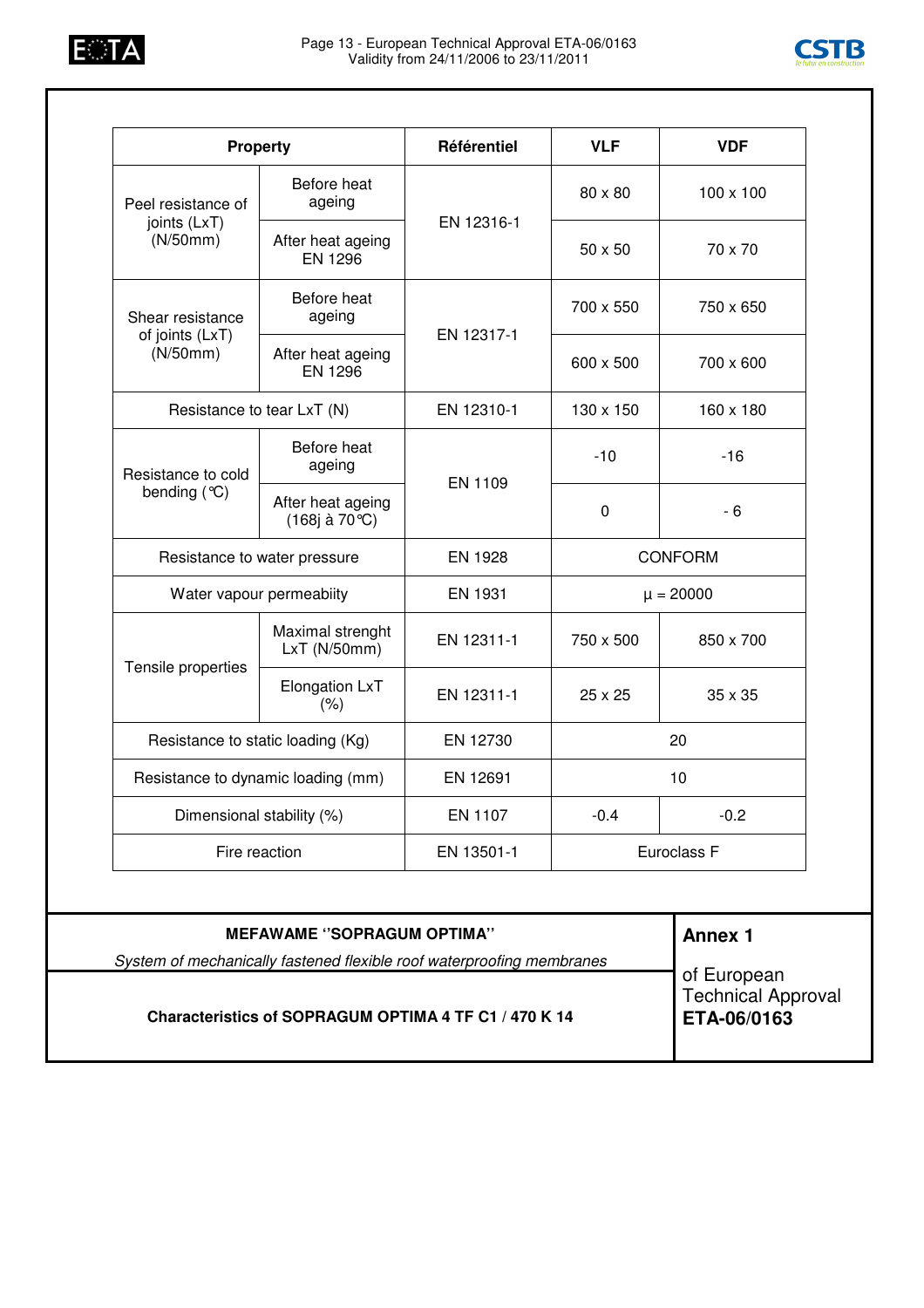



| <b>Property</b>                     |                                            | Référentiel    | <b>VLF</b>     | <b>VDF</b>       |
|-------------------------------------|--------------------------------------------|----------------|----------------|------------------|
| Peel resistance of                  | Before heat<br>ageing                      |                | $80 \times 80$ | $100 \times 100$ |
| joints (LxT)<br>(N/50mm)            | EN 12316-1<br>After heat ageing<br>EN 1296 |                | $50 \times 50$ | 70 x 70          |
| Shear resistance<br>of joints (LxT) | Before heat<br>ageing                      | EN 12317-1     | 700 x 550      | 750 x 650        |
| (N/50mm)                            | After heat ageing<br><b>EN 1296</b>        |                | 600 x 500      | 700 x 600        |
| Resistance to tear LxT (N)          |                                            | EN 12310-1     | 150 x 150      | 200 X 240        |
| Resistance to cold<br>bending (°C)  | Before heat<br>ageing                      | EN 1109        | $-10$          | $-16$            |
|                                     | After heat ageing<br><b>EN 1296</b>        |                | $\mathbf 0$    | -6               |
| Resistance to water pressure        |                                            | EN 1928        | <b>CONFORM</b> |                  |
|                                     | Water vapour permeabiity                   | <b>EN 1931</b> | $\mu = 20000$  |                  |
|                                     | Maximal strenght<br>LxT (N/50mm)           | EN 12311-1     | 850 X 550      | 900 X 750        |
| Tensile properties                  | Elongation LxT<br>(% )                     | EN 12311-1     | 35 X 35        | 45 X 45          |
| Resistance to static loading (Kg)   |                                            | EN 12730       | 20             |                  |
| Resistance to dynamic loading (mm)  |                                            | EN 12691       | 10             |                  |
| Dimensional stability (%)           |                                            | EN 1107        | $-0.4$         | $-0.2$           |
| Fire reaction                       |                                            | EN 13501-1     | Euroclass F    |                  |

| <b>MEFAWAME "SOPRAGUM OPTIMA"</b>                                     | <b>Annex 2</b>                                          |
|-----------------------------------------------------------------------|---------------------------------------------------------|
| System of mechanically fastened flexible roof waterproofing membranes |                                                         |
| Characteristics of SOPRAGUM OPTIMA 4 AF C1 / 470 K 24                 | of European<br><b>Technical Approval</b><br>ETA-06/0163 |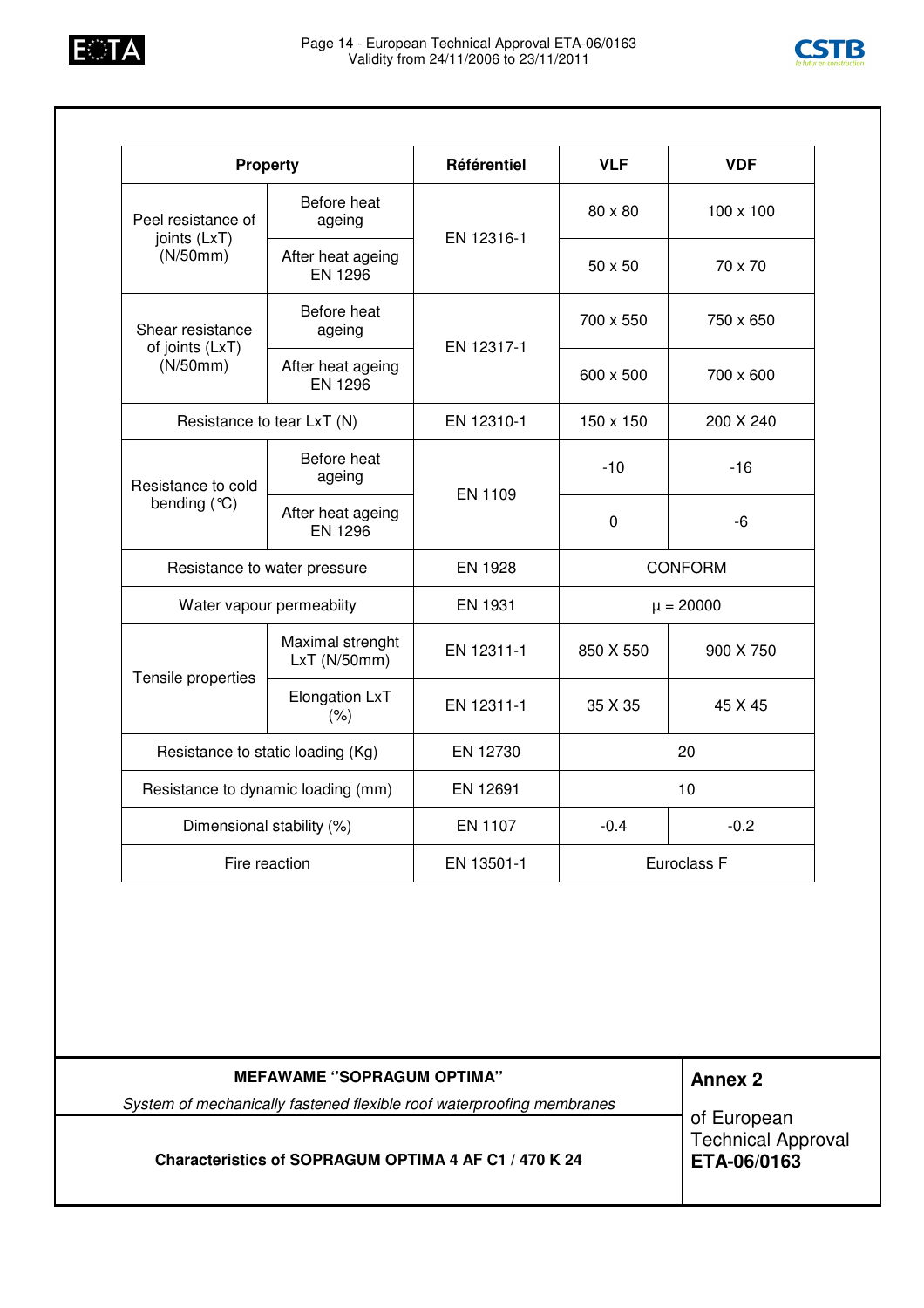

#### Page 15 - European Technical Approval ETA-06/0163 Validity from 24/11/2006 to 23/11/2011



| Name of the fastener<br>Producer                                                                                                                    | Axial load <sup>(2)</sup> (N) | Resistance to corrosion :<br>$OK^{(1)}$ or not relevant | Resistance to unwinding | Mechanical resistance before |
|-----------------------------------------------------------------------------------------------------------------------------------------------------|-------------------------------|---------------------------------------------------------|-------------------------|------------------------------|
| Profiled metal decking substrate                                                                                                                    |                               |                                                         |                         | and after heat ageing        |
| IR2C 4.8XI + PR Ø 40<br><b>SFS INTEC</b>                                                                                                            | 1600                          | OK                                                      | OK                      | not relevant                 |
| IT2C 4.8XI + PR Ø 40<br><b>SFS INTEC</b>                                                                                                            | 1500                          | OK                                                      | OK                      | not relevant                 |
| EVDF2C $4.8xL + \varnothing 40$<br><b>LR ETANCO</b>                                                                                                 | 2000                          | OK                                                      | OK                      | not relevant                 |
| EVBDF2C 4.8xL + $\varnothing$ 40<br><i>LR ETANCO</i>                                                                                                | 1700                          | OK                                                      | OK                      | not relevant                 |
| ISODRILL TT + Ø 40<br><i>LR ETANCO</i>                                                                                                              | 1600                          | not relevant                                            | OK                      | not relevant                 |
| EVF 2C 4.8xL + $\varnothing$ 40<br><b>LR ETANCO</b>                                                                                                 | 2000                          | OK                                                      | OK                      | not relevant                 |
| VMS 2C 4.8xL + Ø 40<br><i>LR ETANCO</i>                                                                                                             | 2000                          | OK                                                      | OK                      | not relevant                 |
| S-IT 01C 4.8 + S-IW 4.9 AZ 80x40<br>HILTI                                                                                                           | 1700                          | OK                                                      | OK                      | not relevant                 |
| S-IS 01C 4.8 + S-IW 5.6 AZ 40<br>HILTI                                                                                                              | 1700                          | OK                                                      | OK                      | not relevant                 |
| IR2S 4.8XI + IR 82x40<br><b>SFS INTEC</b>                                                                                                           | 1450                          | not relevant                                            | OK                      | not relevant                 |
| Profiled metal decking substrate                                                                                                                    |                               |                                                         |                         |                              |
| FASTOVIS 3036 TF + $\varnothing$ 40<br><b>LR ETANCO</b>                                                                                             | 2300                          | OK                                                      | OK                      | not relevant                 |
| FASTOVIS 3036 TF DF + Ø 40<br><i>LR ETANCO</i>                                                                                                      | 2300                          | OK                                                      | OK                      | not relevant                 |
| Rivet RER + $\varnothing$ 40<br><b>LR ETANCO</b>                                                                                                    | 1600                          | not relevant                                            | not relevant            | not relevant                 |
| IFP 2 + PI Ø 40<br><b>SFS INTEC</b>                                                                                                                 | 2600                          | OK                                                      | OK                      | not relevant                 |
| Concrete substrate                                                                                                                                  |                               |                                                         |                         |                              |
| TI 6.3xL + IRD 82x40<br><b>SFS INTEC</b>                                                                                                            | 6250                          | OK                                                      | not relevant            | not relevant                 |
| BETOFAST TH DF 3C + 82x40R<br><b>LR ETANCO</b>                                                                                                      | 7200                          | OK                                                      | not relevant            | not relevant                 |
| BETOFAST TH 3C + 82x40R<br><b>LR ETANCO</b>                                                                                                         | 7200                          | OK                                                      | not relevant            | not relevant                 |
| NAILFIX CH + $\varnothing$ 40<br><b>LR ETANCO</b>                                                                                                   | 3000                          | OK                                                      | not relevant            | not relevant                 |
| TI 6.3xL + IF/IG C 82x40<br><b>SFS INTEC</b>                                                                                                        | 6900                          | OK                                                      | not relevant            | not relevant                 |
| DT 6.3xL + IRD 82x40<br><b>SFS INTEC</b>                                                                                                            | 3050                          | OK                                                      | not relevant            | not relevant                 |
| Lightweight concrete substrate                                                                                                                      |                               |                                                         |                         |                              |
| IGR-S 8.0.xL + IG8-C 82x40<br><b>SFS INTEC</b>                                                                                                      | 1550                          | not relevant                                            | not relevant            | not relevant                 |
| MULTIFAST TB INOX A2 + $\varnothing$ 40<br><b>LR ETANCO</b>                                                                                         | 1500                          | not relevant                                            | not relevant            | not relevant                 |
| Wood substrate                                                                                                                                      |                               |                                                         |                         |                              |
| IG 6.0xL + IRD 82x40<br><i>SFS INTEC</i>                                                                                                            | 2100                          | OK                                                      | not relevant            | not relevant                 |
| EVDF2C 4.8xL + 82x40R DF<br><b>LR ETANCO</b>                                                                                                        | 2200                          | OK                                                      | not relevant            | not relevant                 |
| EVDF 2C 4.8xL + $\varnothing$ 40<br><i>LR ETANCO</i>                                                                                                | 2200                          | OK                                                      | not relevant            | not relevant                 |
| EVF 2C 4.8xL + 82x40 R SC<br><b>LR ETANCO</b>                                                                                                       | 2200                          | OK                                                      | not relevant            | not relevant                 |
| IWT 5.0xL + IRC/W 82x40<br><b>SFS INTEC</b>                                                                                                         | 1950                          | OK                                                      | not relevant            | not relevant                 |
| <sup>(1)</sup> OK = less than 15% surface corrosion after the test in accordance of the § 5.3.7.1 of the ETAG 006<br>not relevant = stainless steel |                               |                                                         |                         |                              |

not relevant = stainless steel (2)Declared values

| <b>MEFAWAME "SOPRAGUM OPTIMA"</b>                                     | <b>Annex 3</b>                                          |
|-----------------------------------------------------------------------|---------------------------------------------------------|
| System of mechanically fastened flexible roof waterproofing membranes |                                                         |
| <b>Characteristics of the fasteners</b>                               | of European<br>Technical Approval<br><b>ETA-06/0163</b> |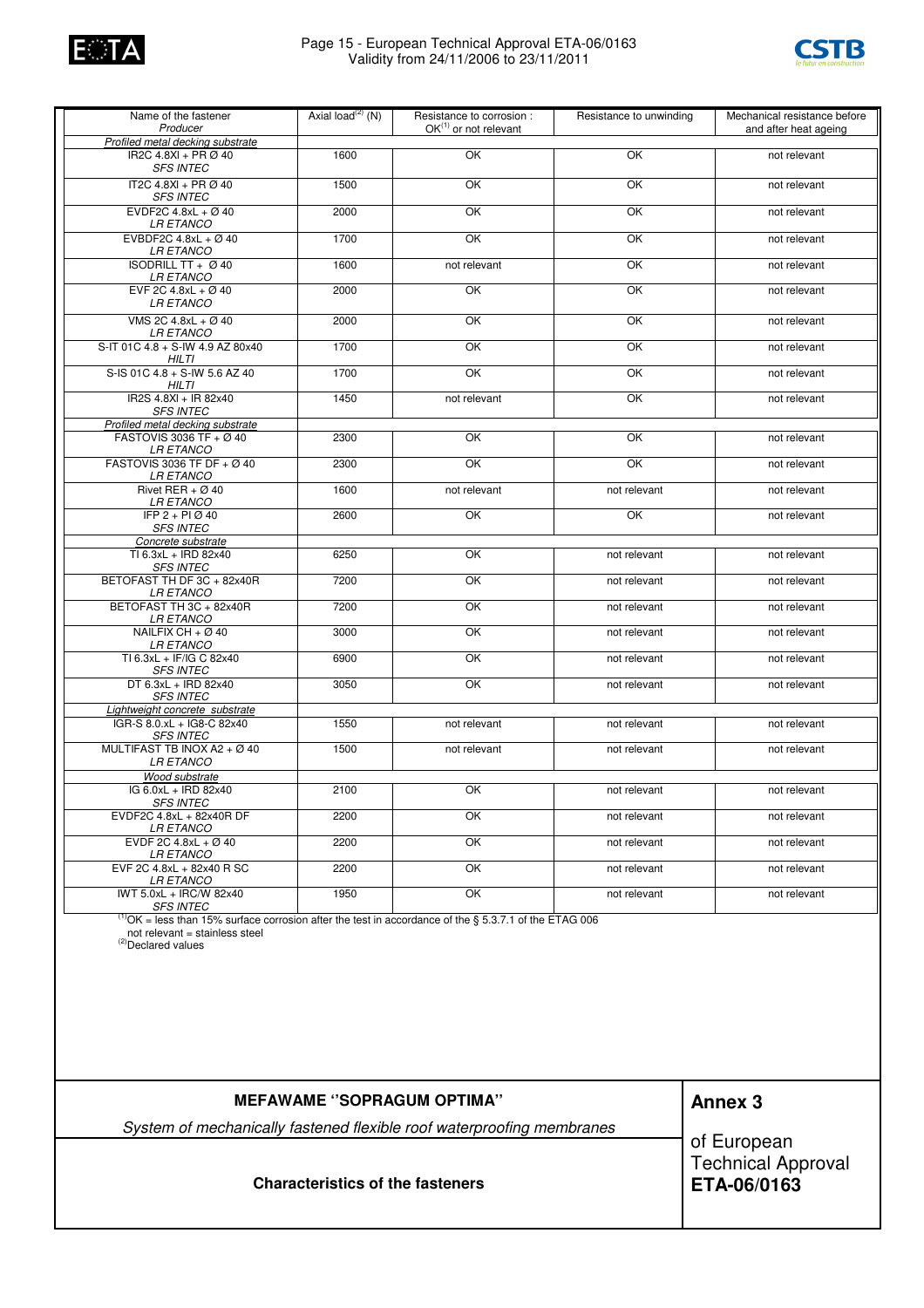



|                                                                                                                                                                                                                                                                                                         |                                                                  | Kit                                                                                                                                                                                                                       | W admissible                                                                                                                                                                                                                                                                                             |  | <b>External fire performance</b> |  |
|---------------------------------------------------------------------------------------------------------------------------------------------------------------------------------------------------------------------------------------------------------------------------------------------------------|------------------------------------------------------------------|---------------------------------------------------------------------------------------------------------------------------------------------------------------------------------------------------------------------------|----------------------------------------------------------------------------------------------------------------------------------------------------------------------------------------------------------------------------------------------------------------------------------------------------------|--|----------------------------------|--|
|                                                                                                                                                                                                                                                                                                         |                                                                  | Kits with SOPRAGUM OPTIMA 4 TF<br>C1/470 K14 in fastened layer                                                                                                                                                            | 700 N/fastener <sup>(1)</sup>                                                                                                                                                                                                                                                                            |  | npd                              |  |
|                                                                                                                                                                                                                                                                                                         |                                                                  | Kits with SOPRAGUM OPTIMA 4 AF<br>C1/470 K24 in fastened layer                                                                                                                                                            | 580 N/fastener <sup>(2)</sup>                                                                                                                                                                                                                                                                            |  | npd                              |  |
|                                                                                                                                                                                                                                                                                                         | concept is : $R_{oc} = 2110 N$<br>concept is : $R_{oc}$ = 1780 N |                                                                                                                                                                                                                           | <sup>(1)</sup> Determined with a full scale wind uplift test with steel substrate. Axial loading resistance of the fastener used in the full scale<br><sup>(2)</sup> Determined with a full scale wind uplift test with steel substrate. Axial loading resistance of the fastener used in the full scale |  |                                  |  |
|                                                                                                                                                                                                                                                                                                         |                                                                  | n '006'') issued on the basis of ETAG006, the following applies :<br>- if $R_{nc}$ ≥ $R_{oc}$ => $W_{adm}$ (nc) = $W_{adm}$ (oc)<br>- if $R_{nc}$ < $R_{oc}$ => $W_{adm}$ (nc) = ( $R_{nc}$ / $R_{oc}$ ) * $W_{adm}$ (oc) | In order to determine the W <sub>adm</sub> of systems with other fasteners ( $R_{nc}$ ) and/or substrates according to Annex 3 or separate ETA issued on the basis<br>of ETAG006 or Fastener PASS FOR MEFAWAME ETA "Intermediate evaluation in compliance with the European Technical Approval Guideline |  |                                  |  |
|                                                                                                                                                                                                                                                                                                         |                                                                  | Fastener PASS issued on the basis of ETAG 006, is possible if:                                                                                                                                                            | The adaptation of the full scale test results for systems with other fasteners ( $R_{nc}$ ) and/or substrates according to Annex 3 or separate ETA or                                                                                                                                                    |  |                                  |  |
|                                                                                                                                                                                                                                                                                                         | the plates are protected against corrosion;                      |                                                                                                                                                                                                                           |                                                                                                                                                                                                                                                                                                          |  |                                  |  |
|                                                                                                                                                                                                                                                                                                         | 0.75 mm, if they are ribbed,<br>1,00 mm, if they are flat.       | the minimal thickness of the metallic plates is:                                                                                                                                                                          |                                                                                                                                                                                                                                                                                                          |  |                                  |  |
|                                                                                                                                                                                                                                                                                                         |                                                                  |                                                                                                                                                                                                                           | In the new system, the use of plates that are different from those in the reference system is possible under the following conditions:                                                                                                                                                                   |  |                                  |  |
| $\overline{\phantom{a}}$                                                                                                                                                                                                                                                                                |                                                                  | The steel plates are permitted with their resistance R determined in the whole system,                                                                                                                                    |                                                                                                                                                                                                                                                                                                          |  |                                  |  |
| $\overline{\phantom{a}}$                                                                                                                                                                                                                                                                                |                                                                  | The metal grades and thicknesses are $\geq$ those of reference ones,                                                                                                                                                      |                                                                                                                                                                                                                                                                                                          |  |                                  |  |
|                                                                                                                                                                                                                                                                                                         |                                                                  | The dimensions comply with the conditions in the following Table.                                                                                                                                                         |                                                                                                                                                                                                                                                                                                          |  |                                  |  |
|                                                                                                                                                                                                                                                                                                         |                                                                  |                                                                                                                                                                                                                           | plates "nc"                                                                                                                                                                                                                                                                                              |  |                                  |  |
|                                                                                                                                                                                                                                                                                                         | plates "oc"                                                      | <b>Round washers</b>                                                                                                                                                                                                      | Square, rectangular or oblong washers                                                                                                                                                                                                                                                                    |  |                                  |  |
| Rounds: Ø test                                                                                                                                                                                                                                                                                          |                                                                  | $\varnothing \geq \varnothing$ test                                                                                                                                                                                       | Width<br>and length $\geq \emptyset$ test                                                                                                                                                                                                                                                                |  |                                  |  |
| Square,<br>oblong                                                                                                                                                                                                                                                                                       | rectangular<br>or                                                | $\varnothing \geq$ diagonal of the washer<br>tested                                                                                                                                                                       | Dimensions $\geq$ those tested and positioned<br>in the same direction                                                                                                                                                                                                                                   |  |                                  |  |
| $nc = new combination$                                                                                                                                                                                                                                                                                  | oc = original combination (tested)                               |                                                                                                                                                                                                                           |                                                                                                                                                                                                                                                                                                          |  |                                  |  |
| The fasteners have to be in conformity with the specifications given in section 1.1.2 and Annex 3 of this ETA or an ETA delivered on the<br>basis on the ETAG 006 or a FASTENER PASS FOR MEFAWAME ETA "Intermediate evaluation in compliance with the European<br>Technical Approval Guideline n '006". |                                                                  |                                                                                                                                                                                                                           |                                                                                                                                                                                                                                                                                                          |  |                                  |  |
|                                                                                                                                                                                                                                                                                                         |                                                                  |                                                                                                                                                                                                                           |                                                                                                                                                                                                                                                                                                          |  |                                  |  |
|                                                                                                                                                                                                                                                                                                         |                                                                  | <b>MEFAWAME "SOPRAGUM OPTIMA"</b>                                                                                                                                                                                         |                                                                                                                                                                                                                                                                                                          |  | <b>Annex 4</b>                   |  |
| System of mechanically fastened flexible roof waterproofing membranes<br><b>Characteristics of kits</b>                                                                                                                                                                                                 |                                                                  |                                                                                                                                                                                                                           | of European<br><b>Technical Approval</b><br>ETA-06/0163                                                                                                                                                                                                                                                  |  |                                  |  |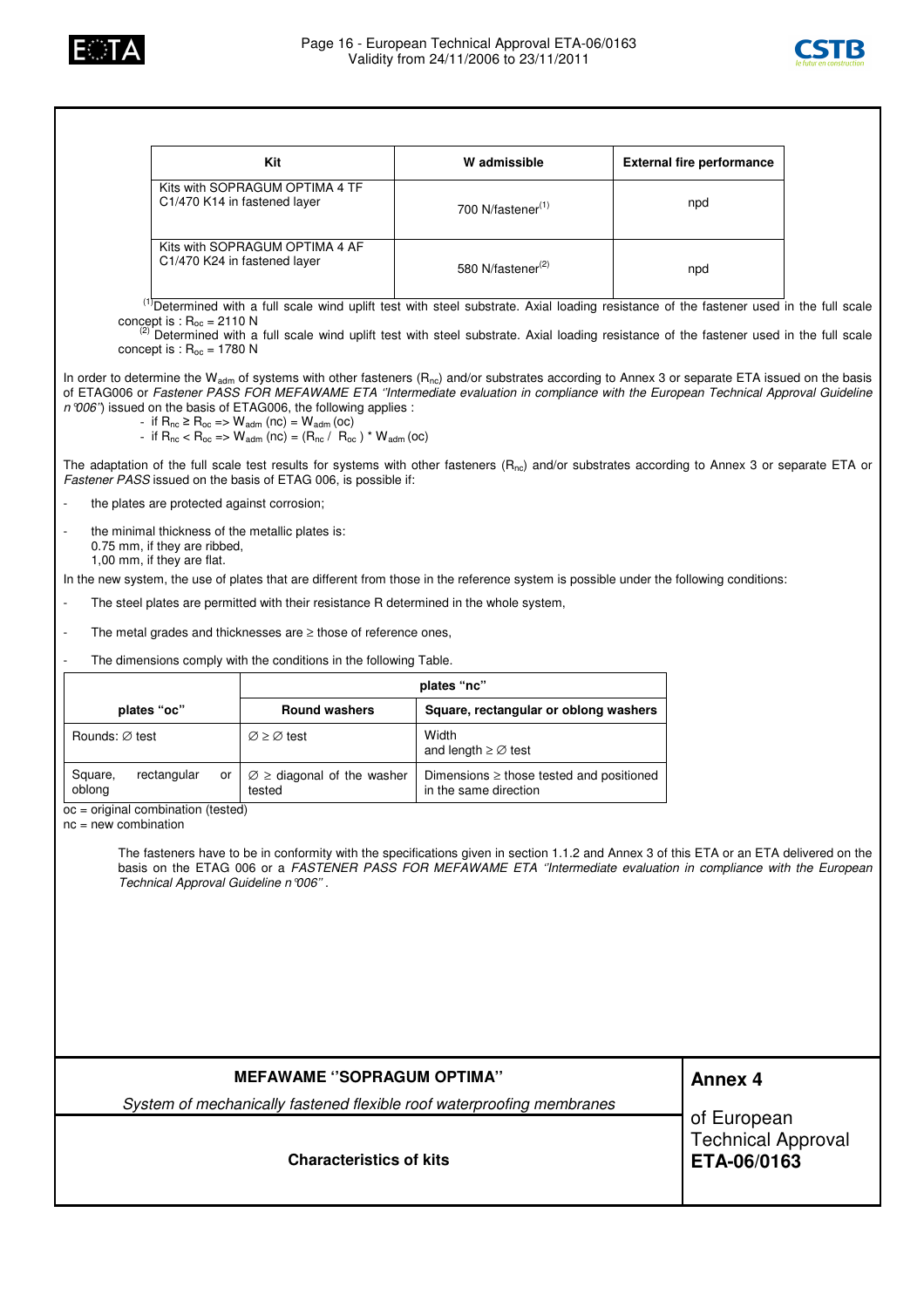



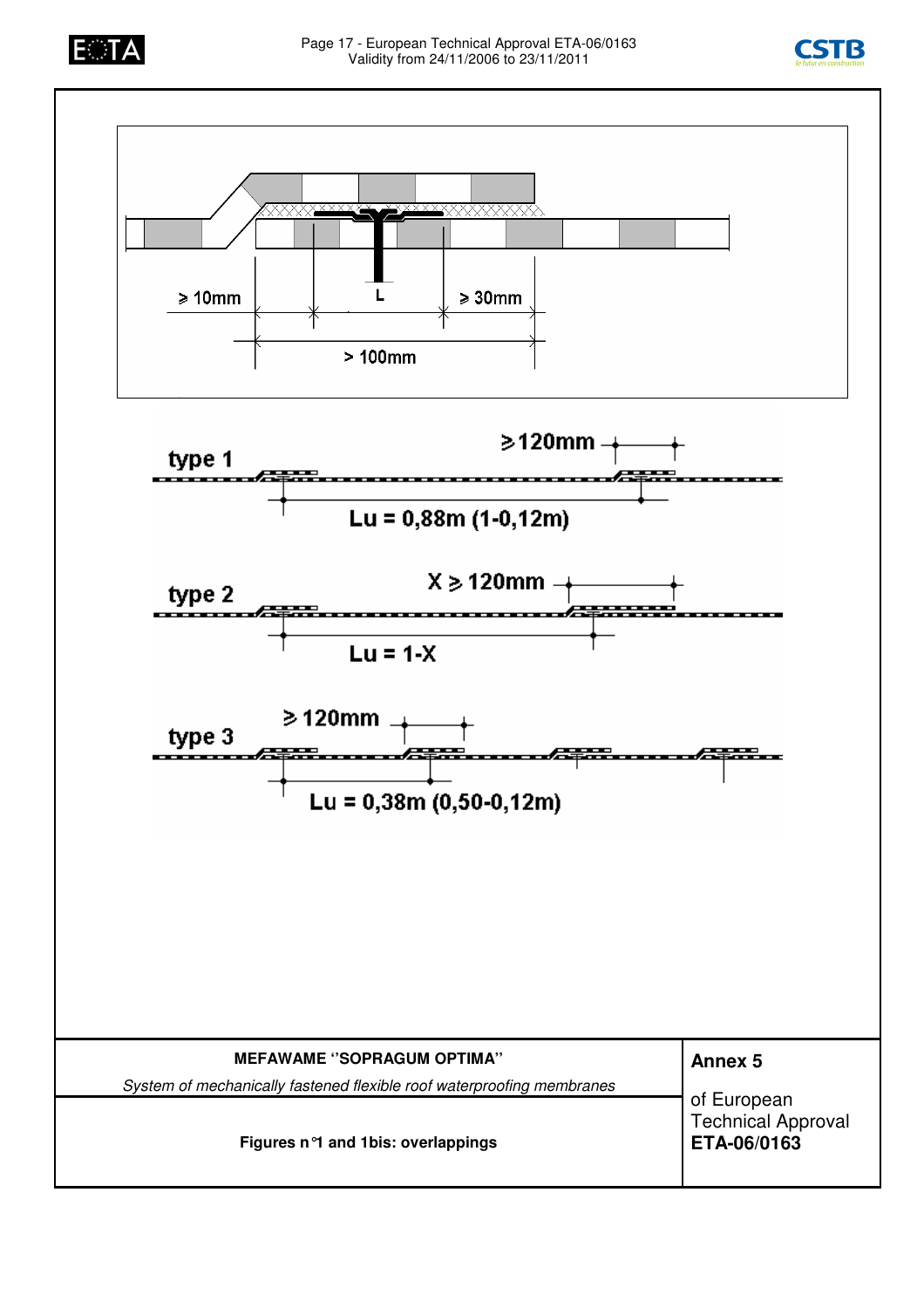



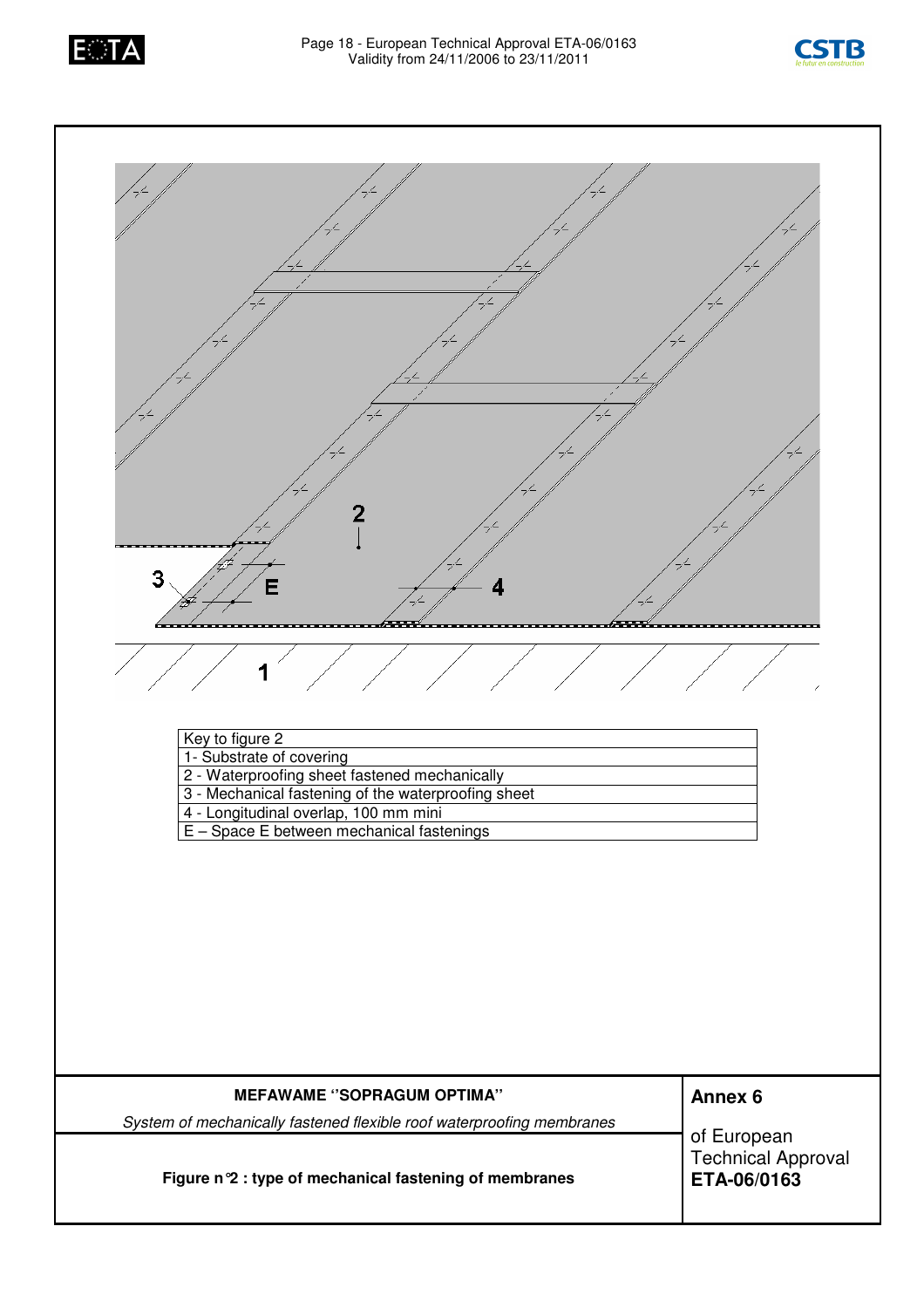





| <b>MEFAWAME "SOPRAGUM OPTIMA"</b>                                     | <b>Annex 7</b>                                          |  |
|-----------------------------------------------------------------------|---------------------------------------------------------|--|
| System of mechanically fastened flexible roof waterproofing membranes |                                                         |  |
| Figure n°3 : Upstand treatment                                        | of European<br><b>Technical Approval</b><br>ETA-06/0163 |  |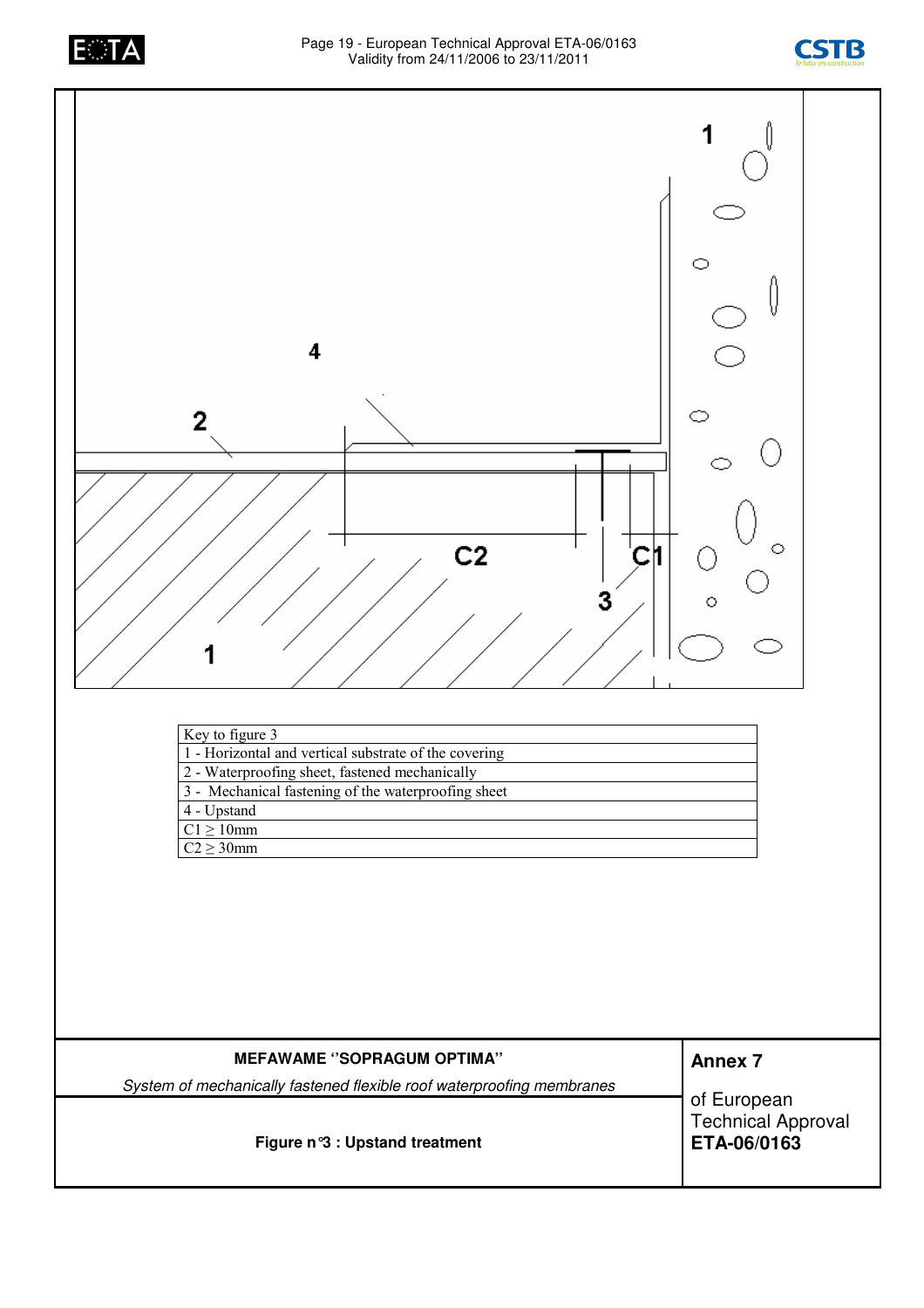





**Figure n°4 : Treatment of penetration**

*System of mechanically fastened flexible roof waterproofing membranes*

of European

Technical Approval **ETA-06/0163**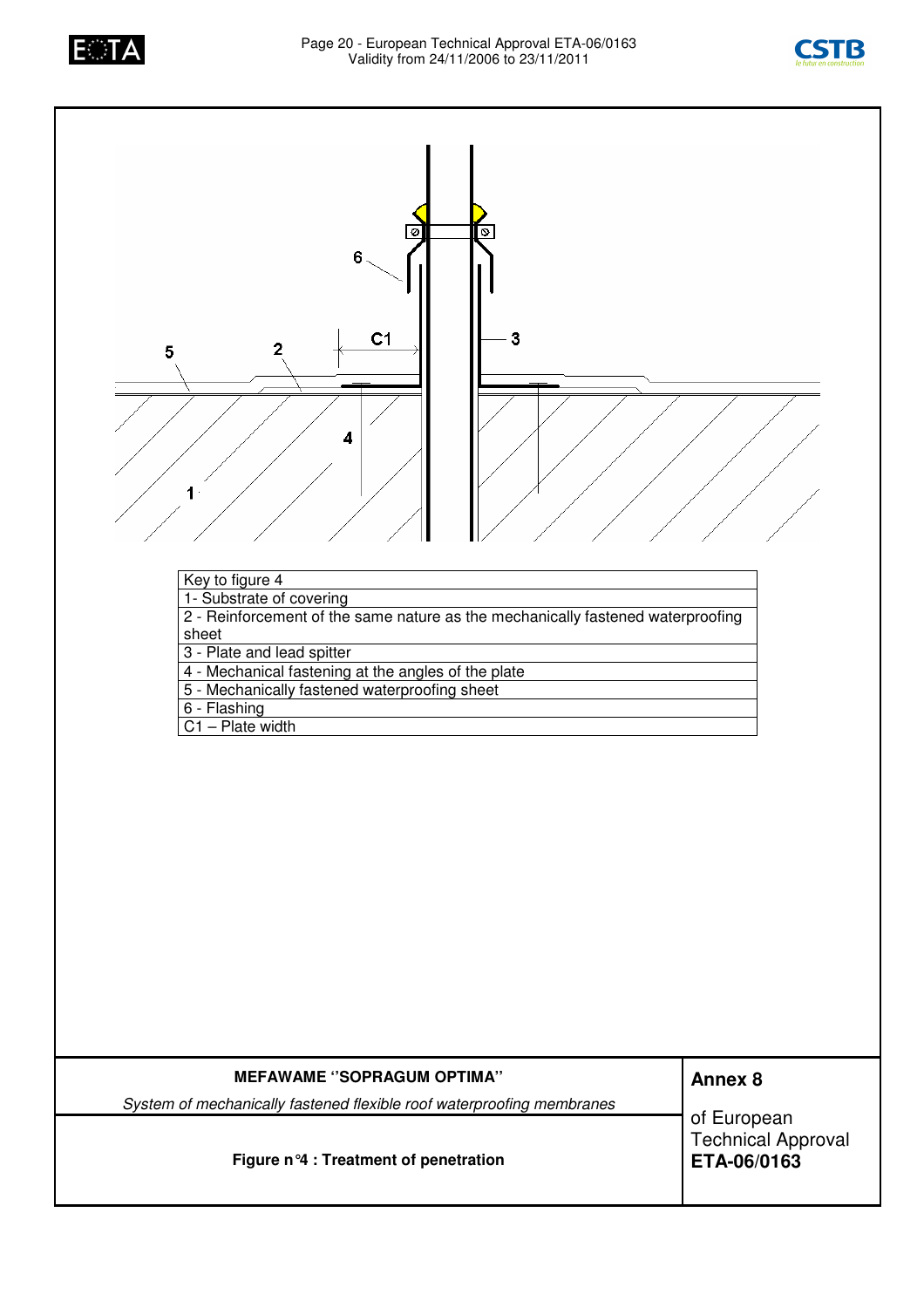





| Key to figure 5                                                               |
|-------------------------------------------------------------------------------|
| 1- Substrate of covering                                                      |
| 2 - Reinforcement of the same type as the mechanically fastened waterproofing |
| sheet                                                                         |
| 3 - Rain water pipe with plate and lead spitter                               |
| 4 - Mechanical fastening at the angles of the rain water pipe plate           |
| 5 - Mechanically fastened waterproofing sheet                                 |
| 6 - Strainer                                                                  |
| $C1 - Plate width$                                                            |
|                                                                               |

| <b>MEFAWAME "SOPRAGUM OPTIMA"</b>                                     | <b>Annex 9</b>                                   |
|-----------------------------------------------------------------------|--------------------------------------------------|
| System of mechanically fastened flexible roof waterproofing membranes |                                                  |
| Figure n°5 : Treatment of outlet                                      | of European<br>Technical Approval<br>ETA-06/0163 |